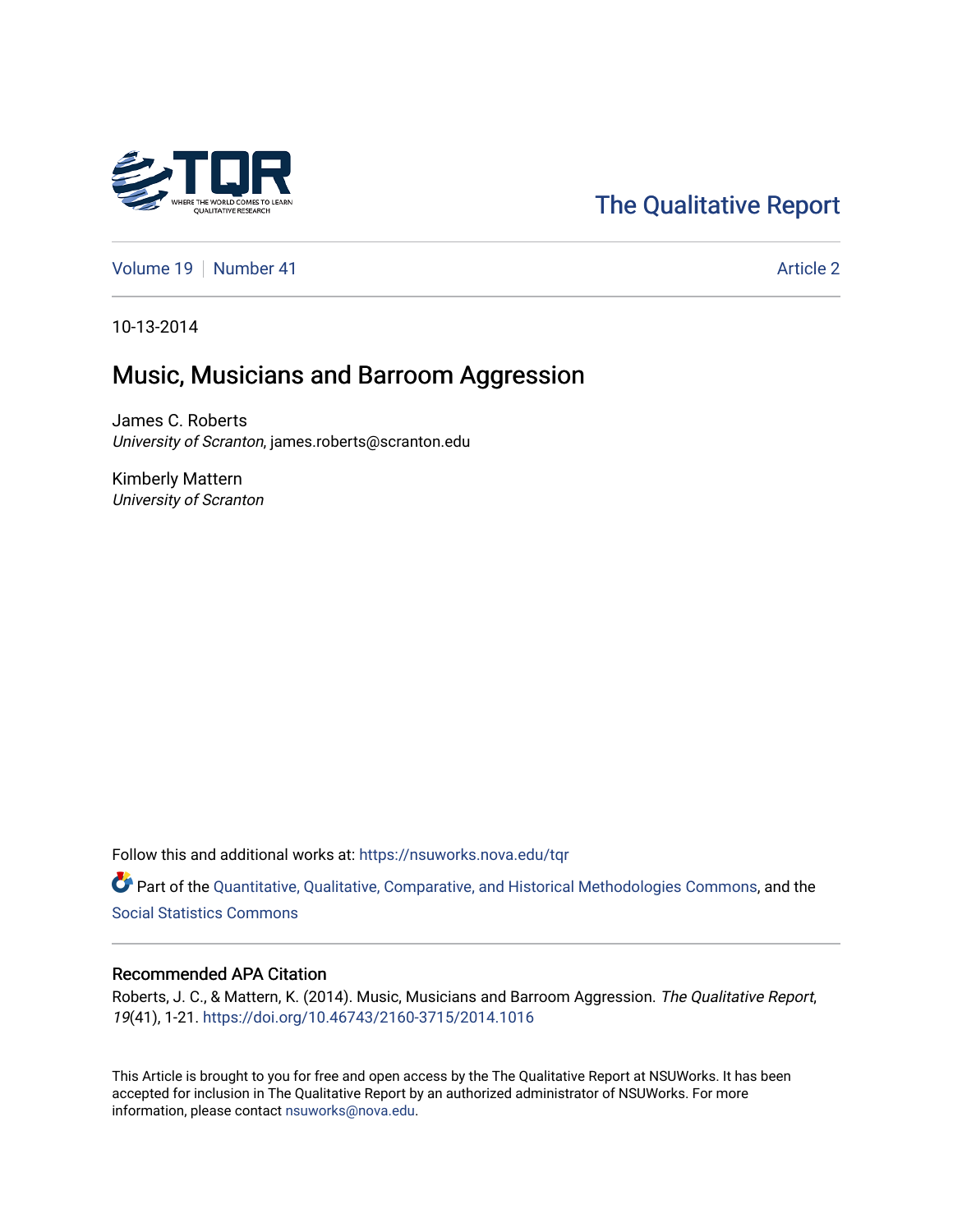

### Music, Musicians and Barroom Aggression

#### **Abstract**

The purpose of this study was to explore the relationship between live bands and the music they play and aggression in barrooms catering to young, college-aged patrons. Twenty musicians representing 14 different cover bands playing in licensed drinking establishments throughout Northeast Pennsylvania were interviewed about their influence on the behaviors of bar patrons. Content analysis of completed interviews revealed several important findings. Most notably, each of the musicians interviewed in this study reported being able to control and manipulate patron behavior, not just through the music they play, but also through their stage presence, their physical appearance and attire, and the way they interact with patrons while on and away from the stage. While none of the musicians reported ever deliberately trying to push bar patrons towards aggression, most agreed that they had the power to do so if desired. Conversely, musicians identified themselves as potentially important agents of social control within bars. Implications for future research and policy are discussed.

#### Keywords

Music, Barroom, Drinking Establishment, Aggression, Violence, Content Analysis

#### Creative Commons License



This work is licensed under a [Creative Commons Attribution-Noncommercial-Share Alike 4.0 License](https://creativecommons.org/licenses/by-nc-sa/4.0/).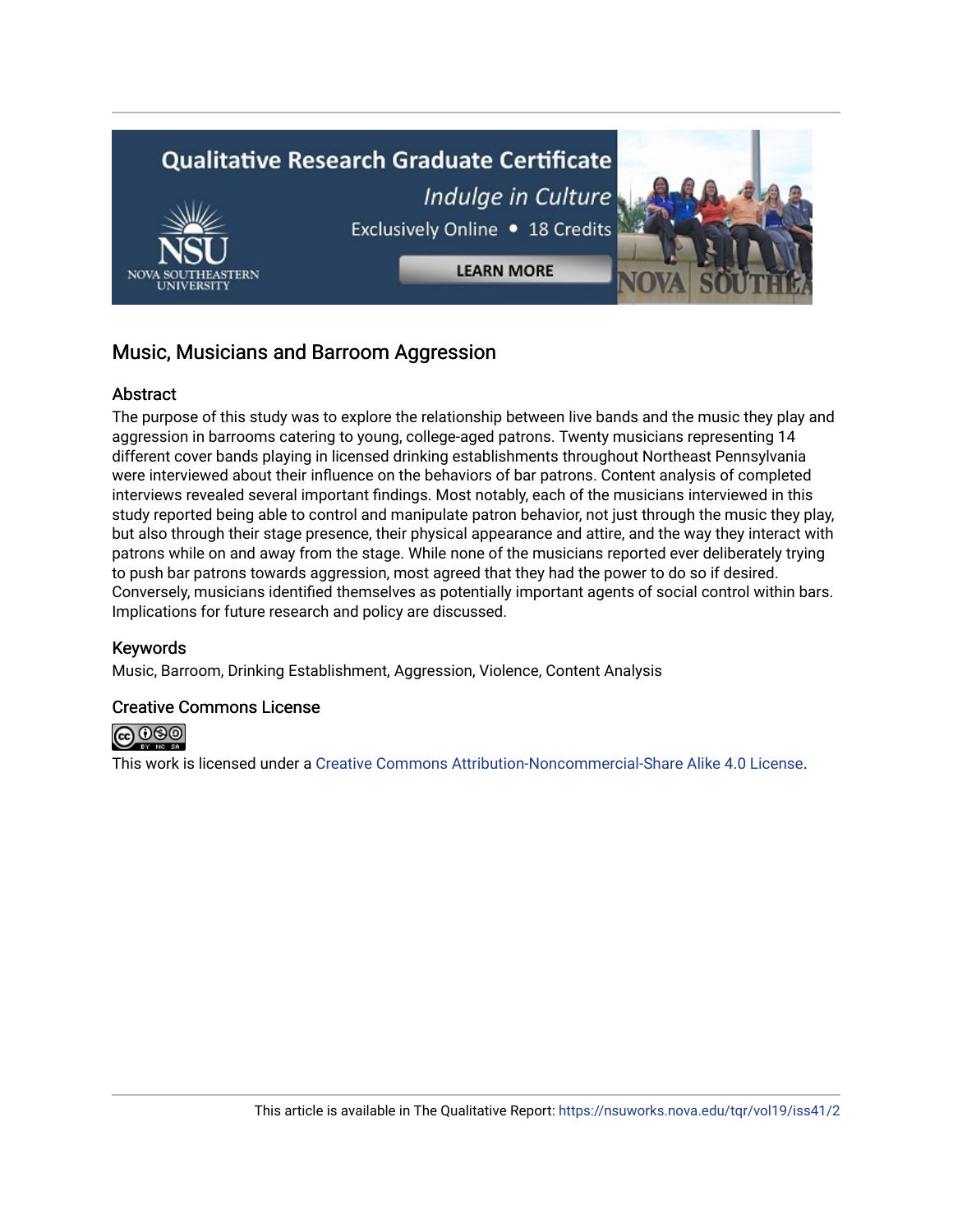

### **Music, Musicians and Barroom Aggression**

James C. Roberts and Kimberly Mattern University of Scranton, Scranton, Pennsylvania, USA

*The purpose of this study was to explore the relationship between live bands and the music they play and aggression in barrooms catering to young, collegeaged patrons. Twenty musicians representing 14 different cover bands playing in licensed drinking establishments throughout Northeast Pennsylvania were interviewed about their influence on the behaviors of bar patrons. Content analysis of completed interviews revealed several important findings. Most notably, each of the musicians interviewed in this study reported being able to control and manipulate patron behavior, not just through the music they play, but also through their stage presence, their physical appearance and attire, and the way they interact with patrons while on and away from the stage. While none of the musicians reported ever deliberately trying to push bar patrons towards aggression, most agreed that they had the power to do so if desired. Conversely, musicians identified themselves as potentially important agents of social control within bars. Implications for future research and policy are discussed. Keywords: Music, Barroom, Drinking Establishment, Aggression, Violence, Content Analysis*

A growing body of evidence emanating from various fields of study and research methodologies suggests that music has a direct effect on human behavior. Much of the available research on music and behavior focuses on human interactions in social settings and consumer behaviors in bars, restaurants, and retail outlets. Findings from research conducted in liquor stores and restaurants show that music style can influence patrons' choice of drinks (Caldwell & Hibbert, 1999) and food (North, Hargreaves, & McKendrick, 1999). Research also shows that "joyful" music elicits a better emotional response among customers in retail stores than does "sad" or "neutral" music (Lin & Wu, 2006). Furthermore, "soothing" music promotes more intense and more affective interactions (Mezzano & Prueter, 1974; Prueter & Mezzano, 1973) and induces more verbalizations (Stratton & Zalanowski, 1984) in social settings than does "stimulating" music.

Studies of background music in restaurants have also shown that increased music volume (Sullivan, 2002) and tempo (Milliman, 1986) leads to decreased patron expenditure and duration of stay. Researchers have also linked increased music volume (Gueguen, Jacob, & Le Guellec, 2004; Gueguen, Jacob, Le Guellec, Morineau, & Lourel, 2008; Knibbe, Van De Goor, & Drop, 1993; Van De Goor, Knibbe, & Drop, 1990) and tempo (McElrea & Standing, 1992) in bars to more rapid alcohol consumption. In his review of available marketing literature, as well as relevant literature outside marketing, Bruner (1990) states that it is safe to conclude that "(1) human beings nonrandomly assign meaning to music; (2) human beings experience nonrandom affective reactions to music; and (3) music used in marketing-related contexts is capable of evoking nonrandom affective and behavioral responses in consumers" (p. 99).

Within the literature and research on music and behavior, the relationship between music and aggressive thoughts and behavior has received a great deal of attention. There is compelling evidence that music reduces agitation, anger, negative thoughts, and aggression in some people (Bright, 1986; Caspy, Peleg, Schlam, & Goldberg, 1988; Kellaris & Rice, 1993;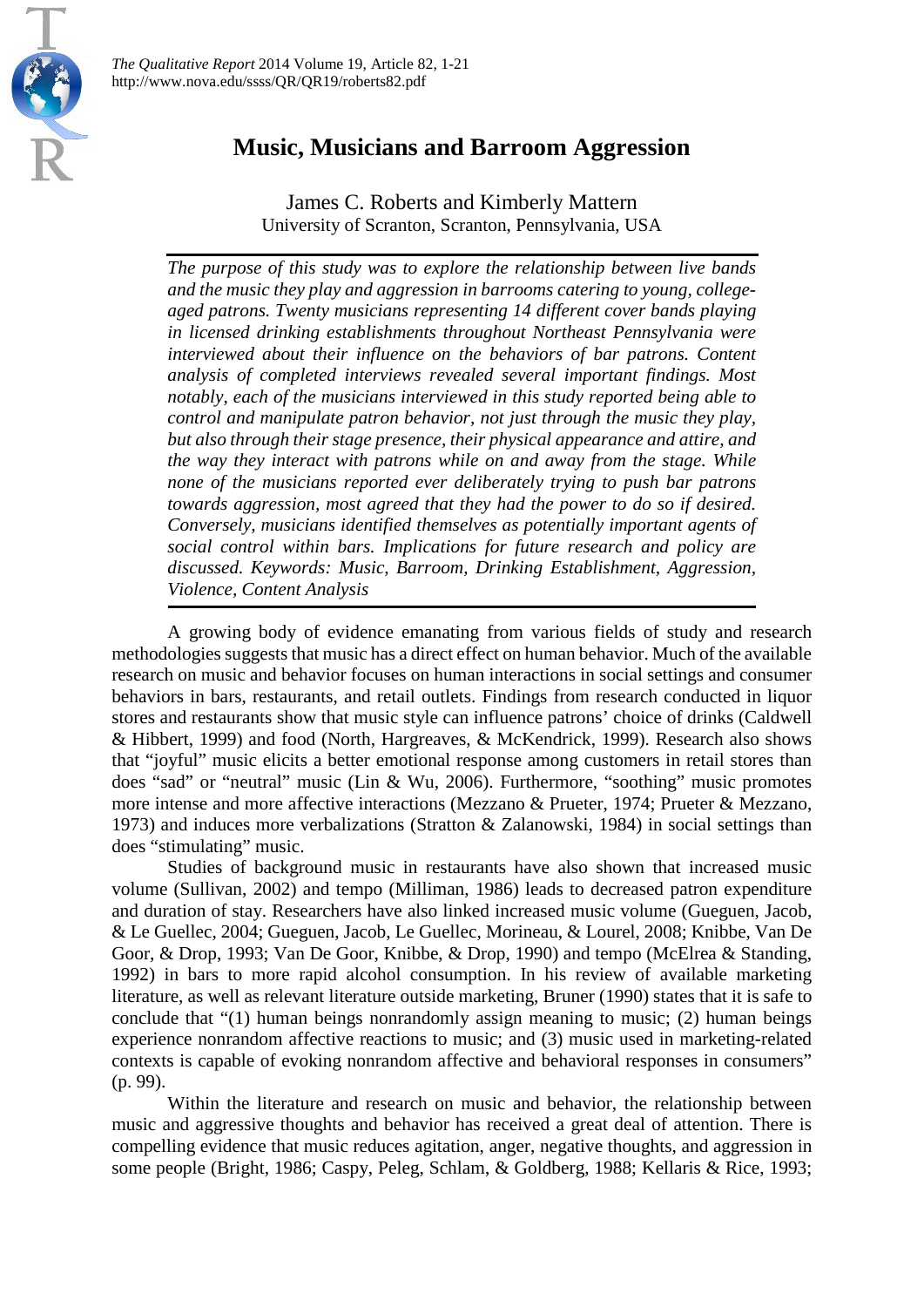Montello & Coons, 1998; Sidorenko, 2000; Wiesenthal, Hennessy, & Totten, 2003). However, there is equally compelling research and evidence that shows that exposure to heavy metal and rap music may increase aggressive thoughts and behaviors (Ballard & Coates, 1995; Barongan & Hall, 1995; Chen, Miller, Grube, & Waiters, 2006; Gowensmith & Bloom, 1997; Took & Weiss, 1994). It is important to note that much of the available research on music and aggressive thoughts, feelings, and behavior has involved laboratory manipulations that, according to Wiesenthal et al. (2003), "lack contextual elements that can impact aggression in applied settings" (p. 126). These researchers go on to state that "situational realism" is important in research examining the relationship between music and aggression.

Licensed drinking establishments offer a unique environment for studying the effect of music on human behavior and, in particular, the relationship between music and aggression, since bars are known to be high-risk establishments for violence and aggression (Graham et al., 2004; Graham & Wells, 2001; Green & Plant, 2007; Homel & Clark, 1994; Homel, Tomsen, & Thommeny, 1992; Quigley, Leonard, & Collins, 2003; Stockwell, Lang, & Rydon, 1993; Tomsen, 1997) and, next to alcohol, music is recognized as *the* major driving force of the night-time economy (Forsyth & Cloonan, 2008). However, while marketing analysts, clinical psychologists, music therapists, and the like have long asserted a direct relationship between music and aggression, researchers studying aggression in barrooms have only recently begun to acknowledge the potential influence of music on the behaviors of bar patrons.

Graham, La Rocque, Yetman, Ross, and Guistra (1980) provide one of the earliest examinations of barroom aggression. In this groundbreaking study, teams of observers (malefemale pairs) spent three months and a total of 45-60 hours per week observing aggression in 185 licensed drinking establishments throughout Vancouver, British Columbia. In addition to environmental characteristics such as poor ventilation and shabby décor, Graham et al. (1980) found that loud jukebox music was associated with higher rates of aggression. These researchers were among the first to recognize that while alcohol undoubtedly plays a causal contributing role in aggressive behaviors in bars, the influence of alcohol on aggression is moderated by characteristics of the drinking setting, which they suggest can be altered in ways that bring about substantial reductions in aggression.

Homel et al. (1992) built on Graham et al.'s (1980) findings and methodology and offer additional insights into the relationship between music and aggression in bars. Relying on structured observation sheets listing a large numbers of variables to be observed, including several significant predictors of aggression identified in the Vancouver study, teams of observers spent 300 hours conducting unobtrusive observations in 23 sites within 17 separate licensed drinking establishments throughout Sydney, Australia. An analysis of the data revealed groups of male strangers, high drunkenness, aggressive bouncers, and low comfort as the primary variables present during violent occasions and in bars known to be high risk for violence. Yet another significant predictor of aggression identified in this study was high boredom due to poor quality entertainment, such as inferior bands.

The pioneering research of Graham et al. (1980) and Homel et al. (1992) provided the impetus for subsequent examinations of barroom aggression, which has spread in recent years to countries around the globe and has involved an increasingly diverse range of research methodologies. While researchers continue to identify music as a potentially important predictor of violence in bars, the relationship between music and aggression in the social context of licensed drinking establishments is still not well understood. Numerous researchers suggest that musical entertainment in the form of live bands and disc jockeys (DJs) attracts patrons to bars (Forsyth & Cloonan, 2008; Purcell & Graham, 2005; Skinner, Moss, & Parfitt, 2005) and that some patrons are attracted to problem bars where alcohol-related harm is commonplace (Homel & Tomsen, 1993; Lang, Stockwell, Rydon, & Lockwood, 1995). Other researchers suggest that certain types of music or musical entertainment simply attract more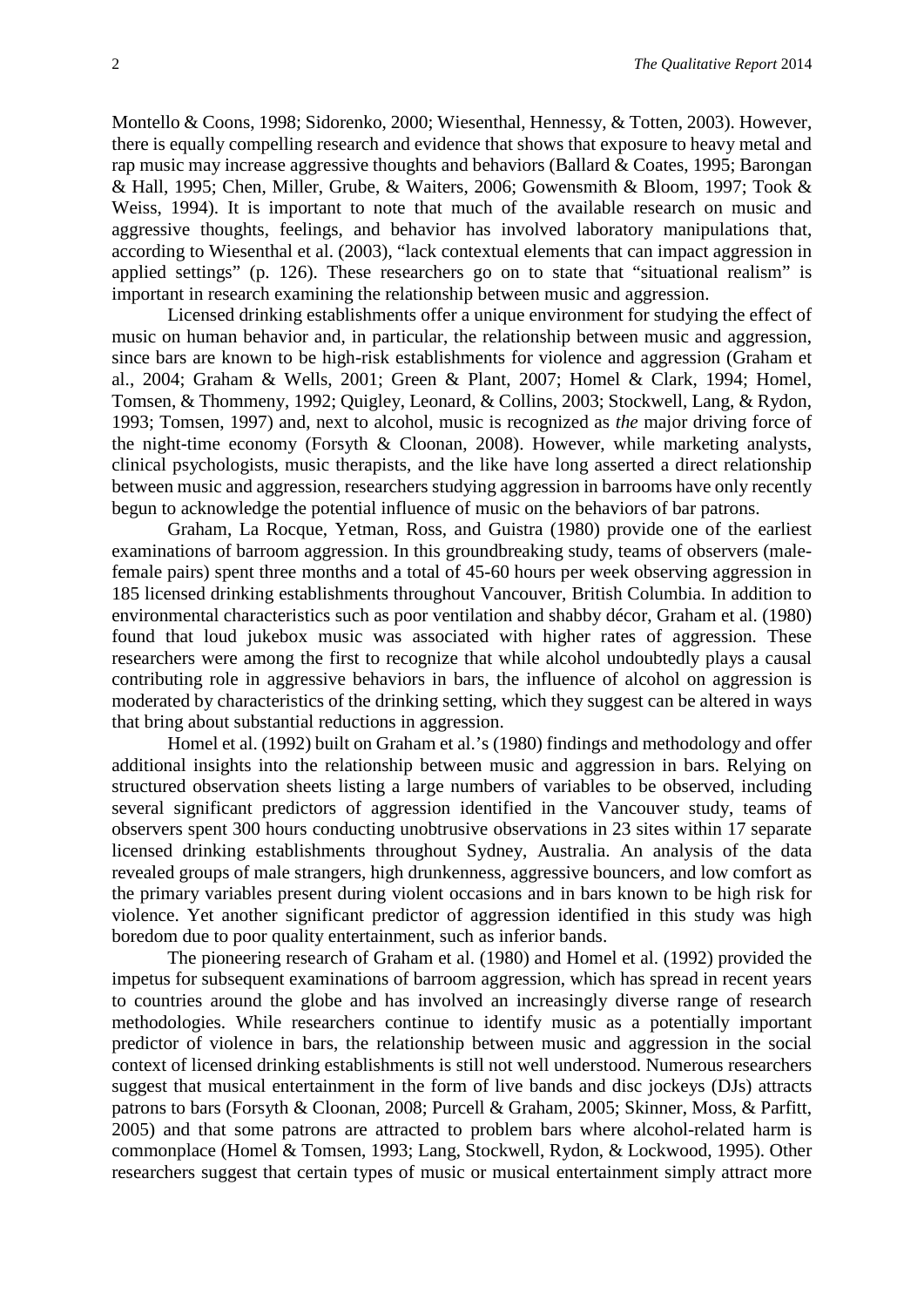problematic clientele. According to Homel and Clark (1994), musical entertainment attracts a younger clientele to bars, which they believe can elevate the risk of alcohol-related harm. Tomsen, Homel, and Thommeny (1991) state that "headbanger" bands observed in their study tended to draw aggressive style patrons to a venue. The reality is that very little is known about persons who are attracted to bars and bar music, or whether these persons are prone to violence, as the personality characteristics of bar patrons have not been extensively studied (Leonard, Quigley, & Collins, 2003).

While music type, tempo, and volume have been widely studied by marketing analysts and clinical psychologists, these pertinent aspects of music and musical entertainment have gone largely ignored in the available research on barroom aggression. As mentioned, Graham et al. (1980) found that loud jukebox music was associated with high rates of aggression in bars. Homel et al. (1992), however, found that it was not the noise level of live bands that was problematic, but rather the quality of bands that a bar brings in. According to Tomsen et al. (1991), "Very loud music adds to the 'cognitive impairment' of a drunk. But bands per se, even loud ones, do not cause aggression and violence" (p. 187). Berkley (1997), who interviewed 28 Los Angeles-area nightclub owner-operators and managers in an attempt to identify ways of preventing customer altercations, provides insights into the relationship between music tempo and patron behavior. According to this researcher:

Music can soothe and relax customers, or it can shake them up and make them feel excitement to the point where they just about burst. If the tempo is increased, the energy level jumps and people go crazy. If the tempo is slowed, people relax. Music can also bring on strong emotions. For instance, some music can create anger, hostility, and aggressive behavior. (p. 89)

While Berkley (1997) mentions that some music can create anger and hostility, he does not identify a specific type or genre of music. Other researchers have also been vague when discussing the link between music type and aggression in bars, with most focusing instead on music volume and tempo. Homel and Tomsen (1993), who linked "punk" bands to aggression in bars, and Tomsen et al. (1991), who linked "headbanger" bands to aggression in bars, are two exceptions. In discussing his findings, Berkley (1997) also states that the ability of DJs to "read the crowd and control the energy in the room" is critical to managing patron behavior and preventing aggression in bars and clubs (p. 89). He goes on to state, "If the energy level is too high and the crowd is about to boil over, the disc jockey must slow things down. Playing raging music all night with ever-increasing tempos is a prescription for disaster" (p. 89).

Forsyth and Cloonan (2008), who conducted interviews and observations in pubs throughout Glasgow, Scotland, support Berkley's (1997) finding that DJs have the ability to manipulate the behaviors of bar patrons and prevent alcohol-related harm in bars by varying their play-lists. These researchers suggest that DJs play an important role in framing the drinking experience and that "real" DJs carefully select the music they play based on factors such as the time of night and the type and behavior of bar clientele. In addition to attracting and retaining patrons, bar managers interviewed in this study reported using music to discourage problem patrons from entering their pubs, or to encourage them to leave. For example, one manager reported instructing DJs to play "slushy" (i.e., sappy or overemotional) music to drive away groups of rowdy males.

Between 1991 and 2002, Hadfield (2006) spent over 1,000 nights in paid employment as a DJ working in approximately 250 clubs throughout the North West and West Midlands of England. Findings from this study suggest that DJs and other barroom entertainers are well aware of the powerful influence music has upon mood and behavior. Hadfield (2006) goes on to state, "indeed, the manipulation of mood may be understood as a core component of their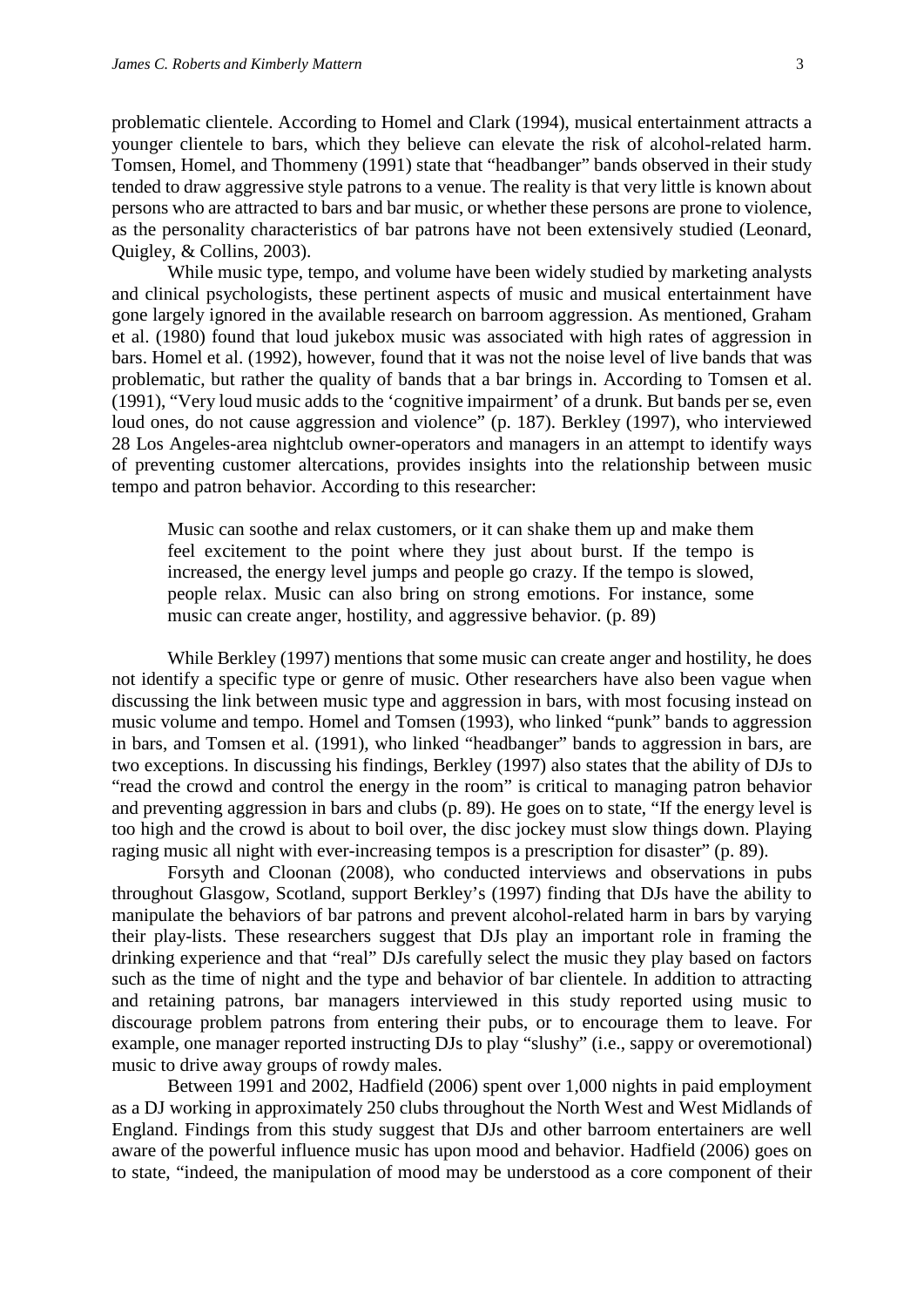craft" (p. 99). Furthermore, he describes DJing as a "highly reflexive social practice" that involves "the constant monitoring of one's own performance in relation to the social atmosphere induced and the ways in which audiences receive particular recordings" (p. 99). Not only did he observe DJs helping maintain order through the music they played, but also by alerting security personnel to trouble via coded hand signals, lighting sequences, and announcements and sounds emitted over the sound system. Hadfield (2006) also stated that some DJs used panic buttons operated from behind DJ booths that alerted security personal to trouble via red lights and audible bells and buzzers.

Finally, as part of a larger study of barroom aggression, I interviewed both DJs and members of live bands playing in bars located on the New Jersey Shore (Roberts, 1998). While findings from this study suggest that both group of entertainers have the ability to manipulate patrons' mood and behavior, and consequently, levels of aggression within licensed drinking establishments, live musicians appeared to exert greater influence over bar patrons. I suggested that this was due at least in part to their visibility within Jersey Shore barrooms. Whereas DJs often performed from behind designated booths or rooms not accessible to bar patrons, live bands played on well-lit stages where their movements, energy level, appearance and attire, and facial expressions were on display for all to see. Furthermore, band members, more so than DJs, appeared to have a greater ability to manipulate the music they played, and ultimately the behaviors of bar patrons, by changing the tempo or even the words in songs. Also, unlike some of the DJs who would simply load CDs with dozens of prerecorded tracks and hang out in a back room or at the bar until they had to put in another disk, musicians would often alter their set lists on the fly based on patron interest, occasionally throwing in louder, faster paced songs if patron interest appeared to be waning. Again, because they play such a central role in the bars that employ them and are in such a prime position to influence the behaviors of bar patrons, it is surprising that live musicians have received such little attention in the available research on music and barroom aggression.

The present study was an attempt to better understand the relationship between music and aggression in bars and, in particular, the influence of live bands and the music they play on the behaviors of bar patrons. Musicians were asked about several of the main aspects of music and musical entertainment that have been linked to aggressive behavior by past researchers, including music type, tempo, volume, and arrangement of songs. Other issues explored in this study included musicians' role within barrooms, their ability to set the tone within these establishments, the impact of musicians' playing style, attire, appearance, and onstage behavior on bar patrons, and musicians' ability to directly influence patron behavior in both positive or negative ways.

I, James Roberts, served as the primary researcher in this study. My experience working as a doorman/bouncer, bartender, and barback in licensed drinking establishments along the New Jersey Shore inspired me to begin studying bars and barroom aggression nearly sixteen years ago. As mentioned, in my 1998 study of Jersey Shore barrooms, which took place while I was still employed as a bar worker, I had the opportunity to interview members of several live bands. I remember immediately being struck by musicians' level of self-awareness as it pertained to their ability to control and manipulate the behaviors of bar patrons. Many spoke as if this was common knowledge, which, if one were to judge by the available research and literature on bars and barroom aggression, particularly that which existed at the time, it is not. One of the more insightful conversations I had during this study was with a male lead singer of a very popular Jersey Shore cover band who stated:

We could definitely contribute to violence in the bar. For example, years ago, when many of these bars would allow moshing (that is, aggressive dancing, pushing, shoving) to occur, I used to group songs together that I knew would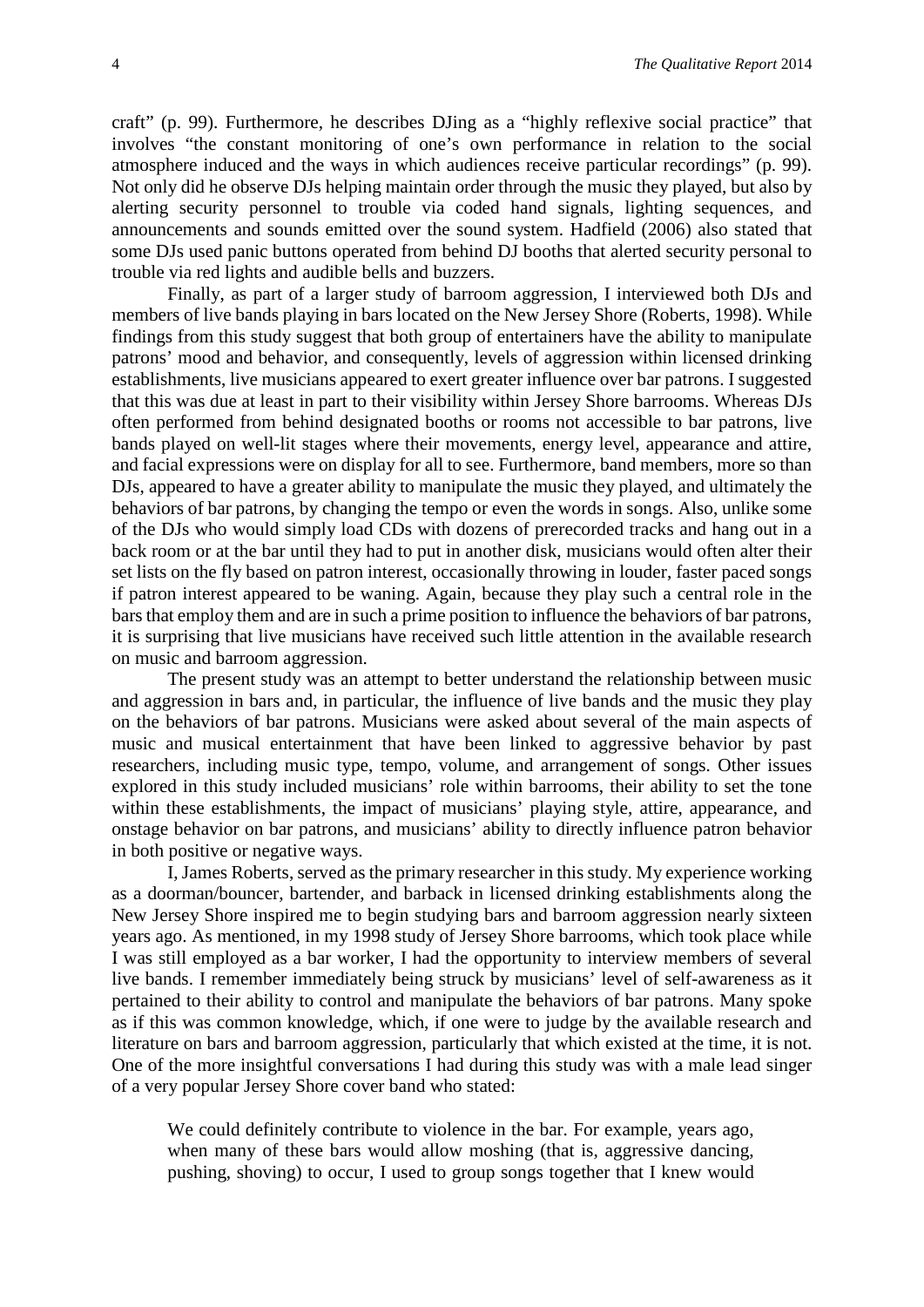incite fights and incidents of aggression. Now, I have to play a couple of mellow songs between heavier songs so that people don't get so riled up...Two weeks ago we played up in North Jersey at a real dive. The place was really packed. Right before we started the second set I turned to one of the guys in the band and said, 'Watch this, I'm going to bring these people over the edge.' We had to stop playing for ten minutes while the bouncing staff tried to clear people who were fighting out of the bar. One guy got thrown into the sound board and we couldn't get the instruments turned back on. It was a real mess.

Since my study of Jersey Shore barrooms, my research and writing in this area has focused primarily on bouncers and servers of alcohol and their contribution to problems in licensed drinking establishments. The present study is a long overdue return to the issue of how music and musicians impact the behaviors of bar patrons. Kimberly Mattern, one of my former students, provided assistance throughout this study, particularly with the transcription and analysis of interviews. As a student, Kim excelled in both her research methods and statistics classes, making her an ideal research assistant. This study appealed to Kim because of her interest in music and familiarity with many of the bands and musicians who served as our subjects.

#### **Methods**

#### **Participants**

Participants in this study were contacted using a traditional snowball sampling method. As described by Maxfield and Babbie (2001), this sampling method "begins by identifying a single or small number of subjects and then asks that subject to identify others like him or her who might be willing to participate in a study" (p. 241). The first musician interviewed in this study was one of my former students who happened to be a guitarist in a popular local cover band. This individual also worked as a booking agent for other local bands, helping them land gigs in bars throughout the area. At my request, this individual was able to produce a list of names, along with contact information, for other band members who might be interested in participating in my study. From there, I worked my way through the list, interviewing willing participants and seeking referrals to other local musicians. This process yielded interviews with 20 musicians representing 14 different cover bands playing in licensed drinking establishments throughout Northeast Pennsylvania.

Eighteen (90%) of the 20 individuals who participated in this study were male. All of the participants were non-Hispanic Whites. The median age of participants was 31, with only three over the age of forty. When asked what their primary contribution to their respective bands was, seven answered six-string guitar, four answered bass guitar, four answered drums, four answered vocals, and one answered keyboards. The length of time each participant had been playing their respective instruments or practicing their vocals was 20 years, while the median length of time each participant had spent playing music in bars as a part of a cover band was 10 years. Sixteen (80%) of the 20 participants worked full or part-time jobs in addition to performing in bars. While several participants worked in music stores or gave private music lessons, others worked as waiters, cooks, contractors, bakers, office assistants, writers, and artists. Each of these individuals played in cover bands whose music they categorized as a combination of rock, alternative, and heavy metal music. While several musicians did report gravitating to one of these music styles or genres more so than the others, they all belonged to bands that regularly played songs from each style. Again, while all of the participants played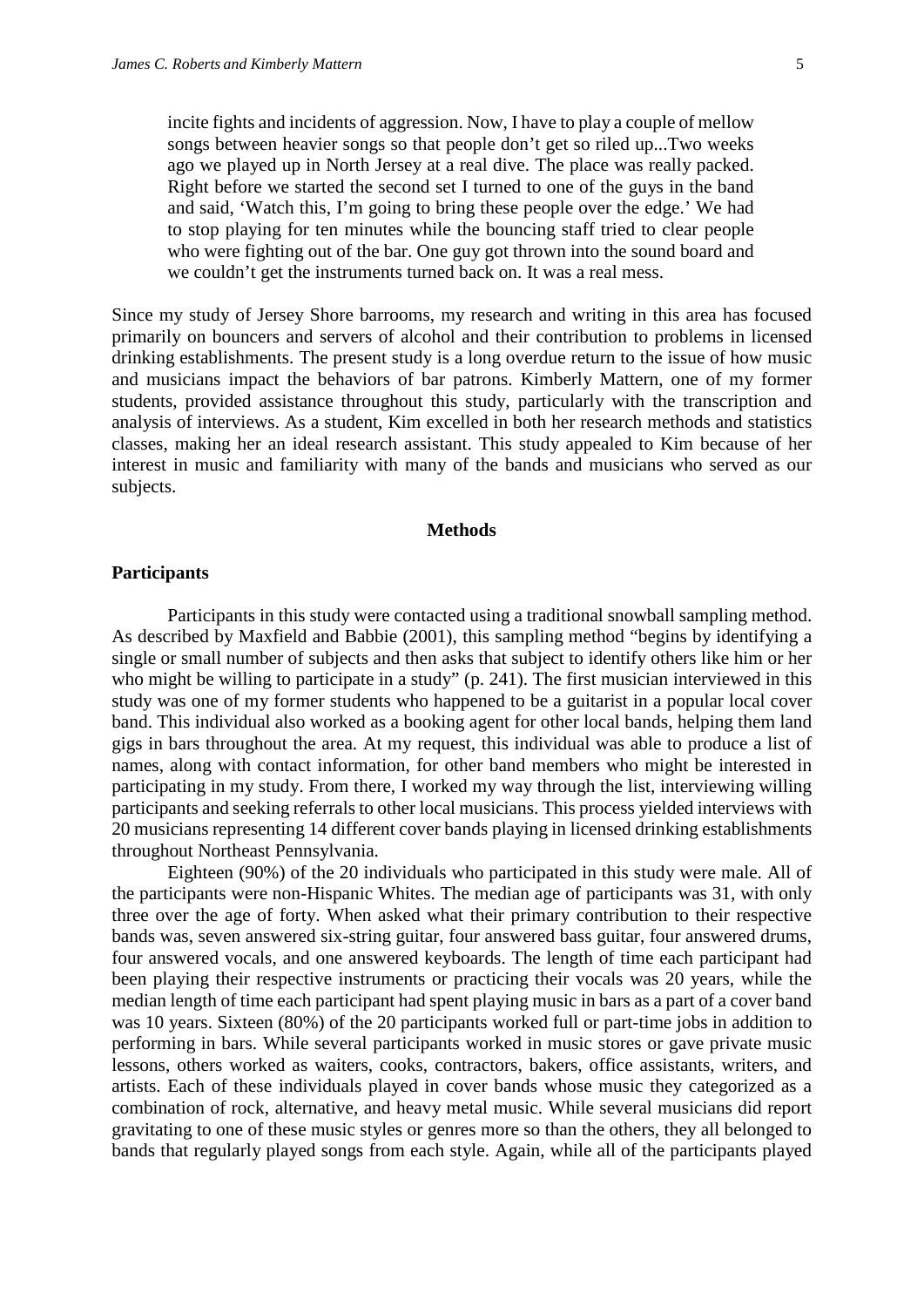in cover bands, several reported occasionally trying to incorporate their original music, which was also categorized as a combination of the abovementioned music styles, into their shows.

#### **Interviews and Data Gathering**

As discussed in detail below, we conducted a qualitative content analysis of the semistructured and open-ended interviews that aimed to establish a dialogue with the respondents. These interviews were fluid, with questions sometimes asked out of order in the natural progress of the discussion or disregarded if already addressed in one of the respondents' previous answers. Again, musicians were asked about several of the main aspects of music and musical entertainment that have been linked to aggressive behavior by past researchers, including music type, tempo, volume, and arrangement of songs. Other issues explored in this study included musicians' role within barrooms, their ability to set the tone within these establishments, the impact of musicians' playing style, attire, appearance, and onstage behavior on bar patrons, and musicians' ability to directly influence patron behavior in both positive or negative ways. Many of these questions were derived from the available academic research on this topic.

As mentioned, I worked off a small list of potential participants given to me by my first interview participant. At the end of each interview, I sought referrals to other local musicians who might be interested in participating in the study. During the initial phone solicitations, I identified myself as a local professor conducting a study examining the influence of music on the behaviors of barroom patrons. After describing the goals of the research and ensuring subjects that participation in the study was voluntary, I asked to arrange a meeting for an interview that would take approximately 30-60 minutes. When making these arrangements, I asked respondents about their preference for an interview location: a private conference room at my university or a public place of their choosing. Most respondents chose the conference room while others chose coffee houses, music shops, fast food restaurants, and bars. The only stipulation was that the meeting location be quiet enough to allow audio recording of the interview. All interviews were tape-recorded for later transcription and each participant was given a \$10.00 gift card to a local gas station/convenience store for their participation. It is important to note that I received IRB approval for this study from my university provided that: (1) only pseudonyms appeared on any transcriptions and written reports; and (2) that I destroy the original audio tapes upon transcription. Kim, my research assistant for this study, also received the necessary IRB approval and underwent several months of training in qualitative data collection and analysis prior to the start of the interviews.

#### **Analysis**

Kim and I transcribed all of the interviews verbatim and later reorganized them along respondents' answers to semi-structured questions using a word processing program. Together, we conducted a content analysis of completed interviews that followed the constant comparative method (Boeije, 2002; Kvale, 1996; Patton, 2002). As such, we identified themes in answers to specific questions and discussed these themes until we reached agreement regarding theme identification and support. It is important to note that in conducting the analysis we utilized several purposeful steps of the constant comparative method of analyzing qualitative interviews as outlined by Boeije (2002). For example, we conducted comparisons *within* individual interviews by labeling and examining responses to individual questions and comparing them to similar responses made at different points in each interview. For instance, some respondents made comments about music type and tempo when responding to other interview questions, not just when asked specifically about these aspects of music and musical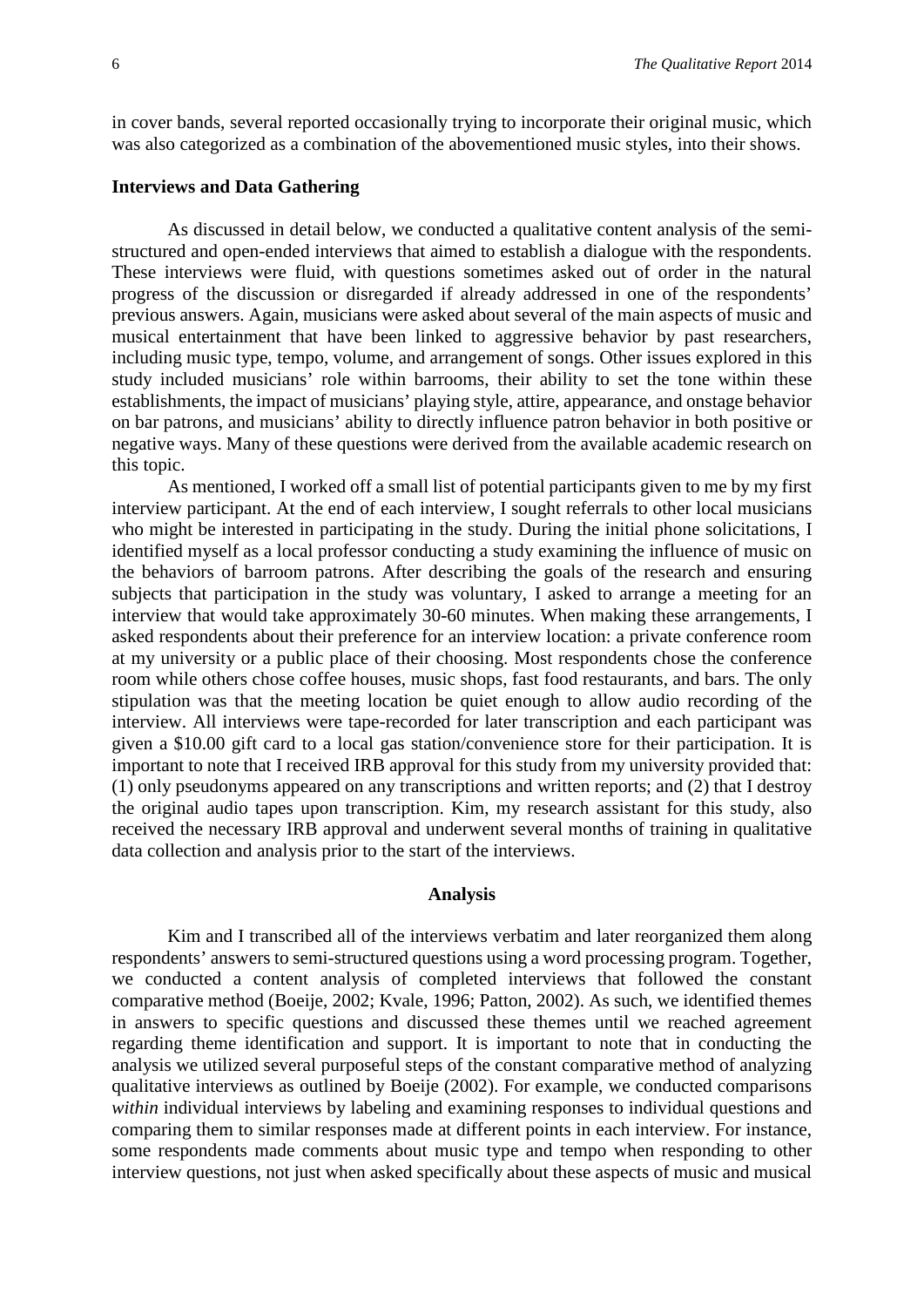entertainment. This required us to label, analyze, and compare every such comment to see what they had in common, or how they differed. We also conducted a comparison *between* interviews within the group of participants. This allowed us to separate out clusters of participants who shared similar views on different issues brought up during the interviews. In presenting the results in the next section, I was able to provide quotes from several different participants that spoke to the same overall themes. While the present study was guided by past research on music and behavior and, in particular, music and barroom aggression, I allowed themes to emerge from the data without coaxing them from pre-existing categories or understandings.

#### **Results**

Themes extracted from the interviews with band members playing in bars throughout Northeast Pennsylvania and presented below include: (1) Live Musicians and the Barroom Environment; (2) Influence of "Live Music" on Patron Behavior; (3) Influence of "Live Musicians" on Patron Behavior; and (4) Preventing Problems in Bars. In accordance with the IRB approval for this study, I masked the identities of participants using pseudonyms, which I assigned at the completion of each interview.

#### **Live Musicians and the Barroom Environment**

Throughout the interviews, musicians had quite a bit to say about the social context within barrooms and what they believed to be their role within these establishments. We also discussed their ability to set the tone within bars and the importance of developing a rapport with bar patrons.

**Musicians' role within bars.** Not surprisingly, most of the musicians stated that their primary role within bars was to entertain. According to Bill, "You're the entertainment, out to please the crowd." Other musicians shared similar sentiments:

We're used like human jukeboxes. We are like the hired entertainment. (Jim)

You're here to provide the entertainment, to get people charged up, to get them into, um, the atmosphere where they're going to participate a little more in the activities in the bar. (Brandon)

While most of the musicians saw themselves as entertainers, several expressed frustration over playing in bars in which their music serves mostly as "background noise" for patrons who are more interested in drinking and getting drunk than in taking in the musical entertainment. According to Beth, "As an artist and singer-songwriter it's hard, because you want to get your music out there, but in reality you have to come to terms with the fact that people are there to drink and have a good time."

**Setting the tone within bars.** When asked whether live musicians and the music they play help set the tone within bars, Beth exclaimed:

Definitely! Well, I know me, even sitting here in this place (a local coffee shop), you know, the music is setting a tone, the jazzy tone of the piano going on in the background is setting a tone for eating and relaxing and, you know, I think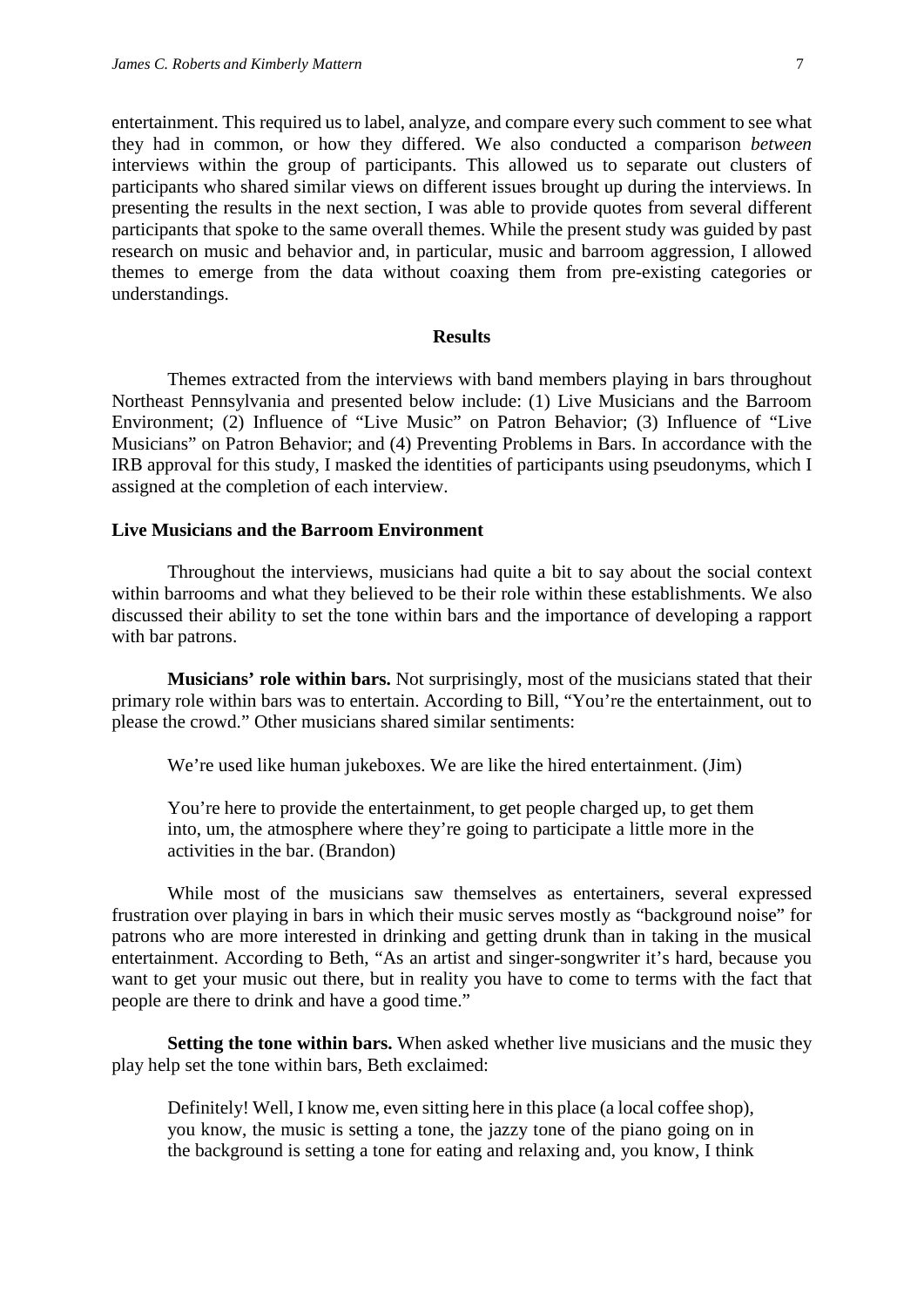that is pretty much true wherever you go that the background music sets the tone.

Concurring with Beth, Brandon states:

Um, if I walked in with an acoustic (guitar), which I've done before, people stay pretty laid back, but if you turn up the volume and play more aggressive music, people are going to behave more aggressively.

The impact of music type, as well as tempo and volume, is revisited below. In regards to setting the tone within bars, several musicians stated that it was more difficult to create a lively atmosphere within licensed drinking establishments when playing original music, since few patrons know these songs and therefore are unable to sing along or become actively engaged in the band's performance.

**Developing a rapport with bar patrons.** Most of the musicians stated that developing a rapport with patrons is an important part of their job as entertainers and essential when it comes to setting the tone and manipulating the mood within bars. According to Roger:

You have to suck them in. If you say like 'hey what's going on,' and a couple people clap, they're not ready for a show. They're not ready for your songs. You gotta get them as amped up as you possibly can.

Other musicians reported making it a point to move around the bar and interact with patrons between sets.

It's definitely good to walk around before the show and meet people. Then they feel obligated to at least give what you're doing a chance, and usually they end up loving it and buying a CD. But it's definitely important to go out and, you know, meet them and talk with them before and after. We definitely do that. (Matt)

It's kind of like politicking. This means you got to go out and press the flesh. Get off the stage, "Hey, how are you doing?" If somebody wants to talk to you, you try to give them a couple minutes. (Pete)

Justin and others stated that developing a rapport with patrons, just like setting the tone and manipulating the mood within bars, can be more difficult for bands that try to incorporate original music into their shows. Adam, however, who unlike Justin belongs to a group that plays exclusively cover songs, stated that he and his band mates find it rather easy to develop a rapport with bar patrons, particularly when playing songs that most patrons are familiar with and able to sing along to. He goes on to state, "You could decide for yourself that you're going to just play whatever you want and do whatever you want and you're going to make that crowd turn into whatever you want them to turn into." Musicians' ability to mold patron behavior and, in the words of Adam, make them "turn into whatever you want them to turn into," is revisited below.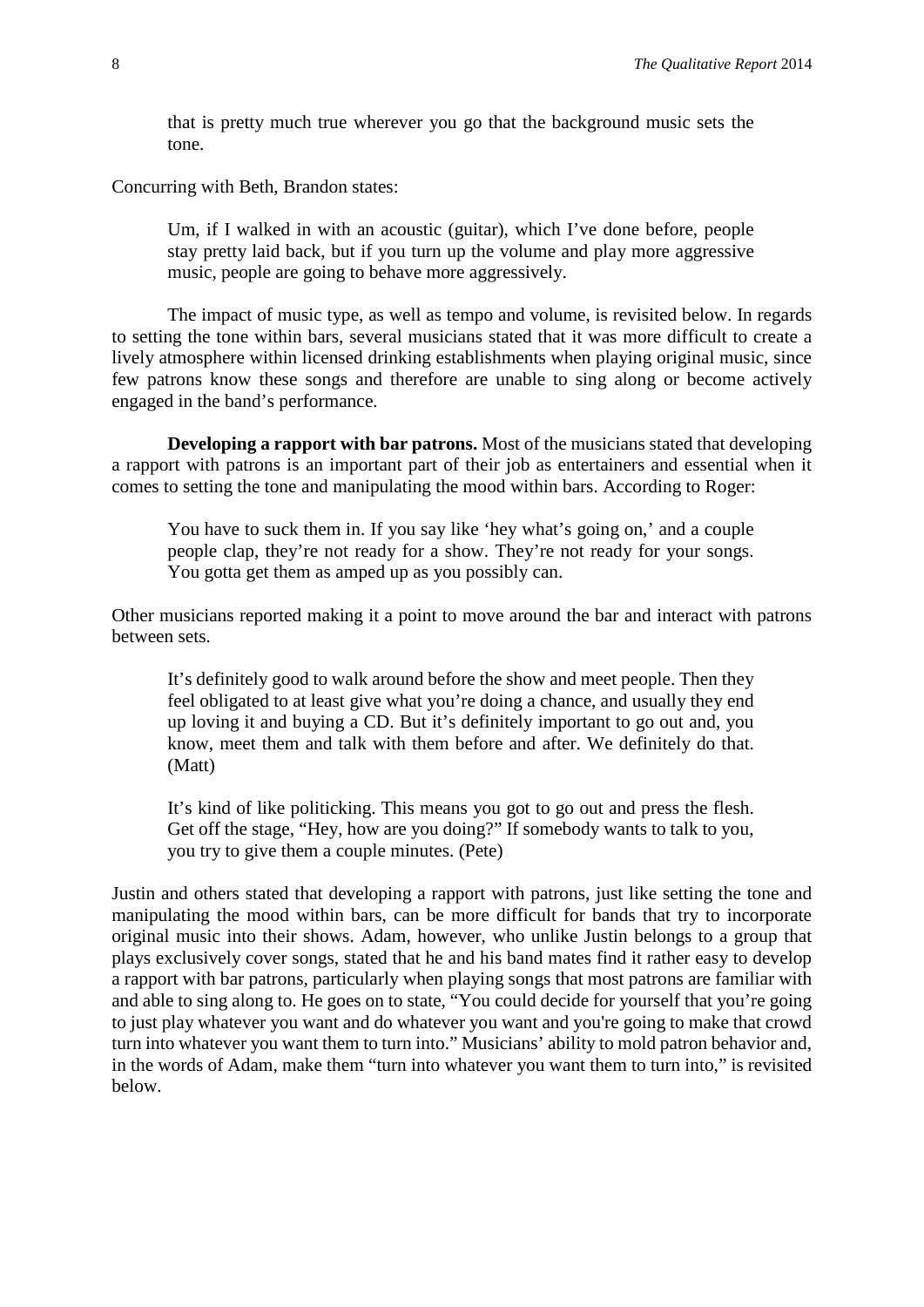#### **Influence of "Live Music" on Patron Behavior**

As mentioned, the primary aim of the present study was to better understand the relationship between music and aggression in bars and, in particular, the influence of live bands and the music they play on the behaviors of bar patrons. I talked at length with musicians about the main aspects of music and musical entertainment that researchers have linked to aggressive behavior, including music type, tempo, volume, and arrangement of songs.

**Music type.** Instead of identifying a particular music style or genre when discussing the relationship between music type and patron behavior, most of the musicians used words like hard, heavy, or aggressive to describe problematic music, with most agreeing that harder, more aggressive music elicits more problems in bars and among bar patrons than does softer, more mellow music.

If you do a whole night of aggressive music people are gonna start to adapt to that and, like I said, they're gonna try and act macho and, you know, they'll want to fight another guy. (Marty)

I've definitely noticed it (changes in patron behavior) song wise. When we're playing and we get to the harder stuff they're all right up in front there. They're all kind of starting their own little pushing and nothing serious…And then we get into a softer song and you kind of felt like a wind came in and blew all the smoke out of the room…They were just kind of tired instantly. (Mike)

Several musicians did, however, implicate hard rock/heavy metal music as being particularly problematic. In the words of Pete:

Any of your hard rock, heavy metal acts are going to generate violence…You can get something like a nice, heavy rock song with aggression in it and just the whole feeling of it itself is going to lend to creating an air of...It's almost like a tangible violence floating in the air. You can just about taste it.

Other musicians implicated hard rock/heavy metal music as being problematic not just because of the emotions and behaviors that such music elicits, but also because of the type of patrons that it attracts. In the words of Harry:

The style of music you play attracts different types of crowds. If you play headbanger music, you're going to get headbangers there.

**Music tempo and volume.** First, in regards to music tempo, musicians stated that faster, higher tempo music tends to get bar patrons energized and more into their performance. Conversely, slower tempo music, according to these musicians, seems to have a calming effect on bar patrons.

If you're playing something really slow people are going to calm down, probably sit down, maybe go to the bar for a beer, maybe just sit and listen. Whereas if you're playing something really fast and aggressive, they're going to be up on the floor. (Brandon)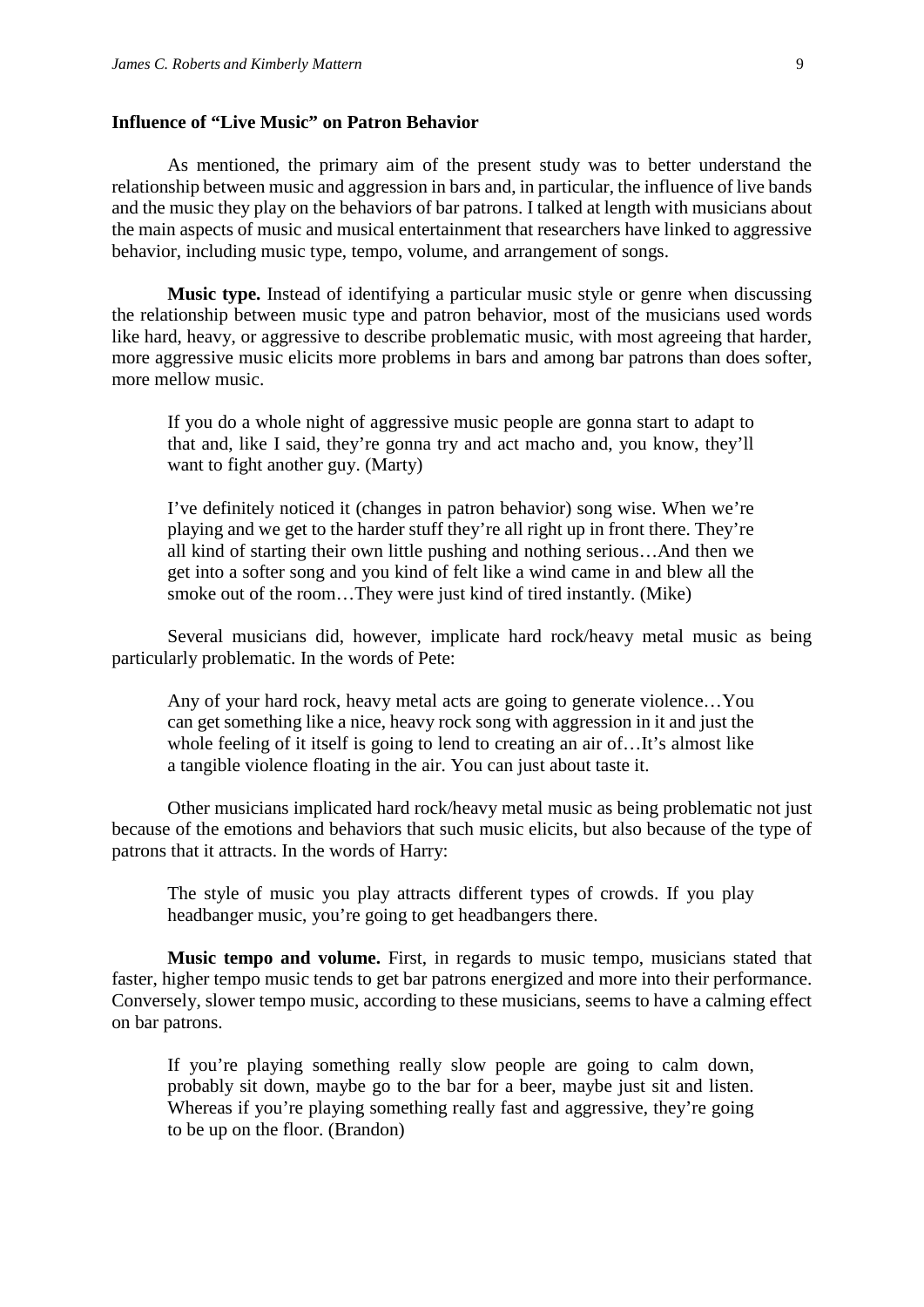Just any music that is fast and kind of speedy…I think that picks people up. They're in a better mood. I think the softer, slower music, even if it's great and composed well, I think that tends to get people a little more mellowed out, you know…You get more relaxed with the slower music. (Rob)

I received mixed reactions from musicians when discussing music volume. According to Greg, "Loud, loud music can contribute to, um, more loud behavior, um, more belligerent behavior, sometimes rowdy behavior. This I've seen." Others put a positive spin on music volume, suggesting that some patrons, particularly younger ones, wanted to actually "feel" the music and that, for some, louder music makes the performance somehow feel like a "bigger" experience.

**Arrangement of songs.** Musicians in this study were very much aware of their ability to manipulate the mood and behavior of bar patrons through the arrangement of songs in their set lists. Again, most reported that they carefully construct their set lists based on how they believe patrons will respond to different songs, using more aggressive, higher tempo, and higher volume songs to get patrons energized, and softer, slower tempo, and lower volume songs to bring them back down.

(We) usually try to start the first and last songs with something to kick them in the teeth, you know, to get their attention. (Justin)

I try to get the heavy songs in first, like the peak, and start off at the top and then hold off for a little bit and then get right back on them (the patrons). (Roger)

Some musicians suggested that it was better to save their loudest, fastest, most aggressive music for times in the evening when patron energy might be waning. In the words of Pete:

You just can't pick them (songs) out of a hat. There has to be a flow. There has to be…There's an order. If you're playing one set from 11:00 PM to 11:45 PM and everyone is half gassed, two bands have already played, you can play Rage Against the Machine. If it's 10:00 PM and you're at the (name of local bar), you better not. Really! There's a progression. There's a buildup.

Musicians also reported adding, dropping, and changing the order of songs in the middle of shows if they felt that patron interest might be waning. In the words of Greg:

It (the arrangement of songs) depends on the crowd…Sometimes I have to adjust things to the crowd that's there…Sometimes I'll eliminate a song, two, or three depending on the crowd.

While none of the musicians reported being restricted from playing certain music styles or genres by bar managers and owners, several reported being given warnings about music volume and dancing on bar surfaces, and one musician whose band dresses up in gothic attire and uses fake blood during performances reported being asked by several owners and managers to stop using the fake blood. The influence of musicians' attire and onstage behavior is discussed in more detail below.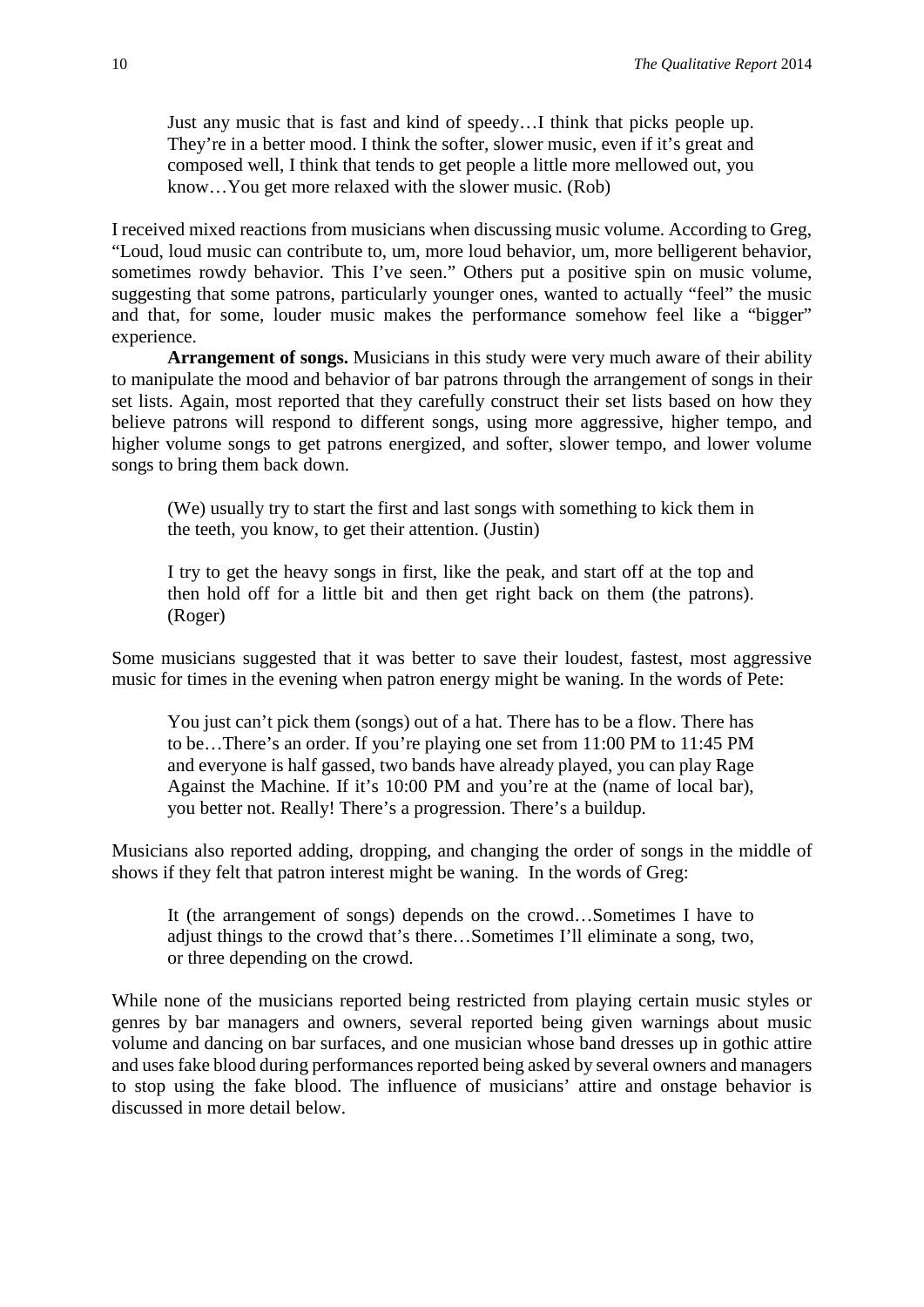#### **Influence of "Live Musicians" on Patron Behavior**

In the previous section, I examined the influence of key aspects of music on the behaviors of bar patrons. In this section, I examine the influence of musicians themselves on patron behavior.

**Musicians' interaction with patrons.** Nearly all of the musicians stated that they have the ability to directly influence the behaviors of bar patrons, not just through the music they play, but also through the way they interact with patrons. Most of the musicians agreed that their ability to control, manipulate, or "mold" patron behavior is dependent on making a connection with and engaging the crowd.

Once you have the crowd engaged, they're kind of more susceptible…I want you to do this, scream this. When I say this, you say this. You know, um…There's a minor element of control there. (Jake)

If you have a good crowd and they're into you, you can get them to do a whole bunch of stuff. If you wanted them to moon you, you can have a crowd of people moon you. (Vince)

Again, nearly all of the musicians stated that they had the ability to control and manipulate the behaviors of bar patrons. However, none of these individuals reporting do so with any mean-spirited or malicious intent. Rather, they reported using their influence over bar patrons either to simply amuse themselves (e.g., coaxing females into throwing undergarments onto the stage) or, more commonly, to get patrons more involved in the show. As discussed below, musicians also reported using their influence over patrons to help maintain order and prevent violent interactions in bars.

**Musicians' stage presence and behavior.** Most of the musicians agreed that their stage presence and behavior also has an impact on patron behavior. According to Brandon, "The more animated you are, the more people are going to get animated themselves." Others shared similar sentiments, with some suggesting that bar patrons tend to mimic the behavior of musicians.

We were playing this show and, um, we were doing a cover of The Beautiful People by Marilyn Manson and there's this one bit towards the end where I'm yelling "hey" repeatedly and I started pumping my fist in the air and like I noticed a lot of people in the crowd were doing it along with me. (Jenny)

If you start jumping, you can get the crowd to start jumping. You can get them to pump their fists. Like I said, you can get them to moon you if you really wanted to. (Vince)

Musicians also stated that even their body language, facial expressions, and interactions with band mates can have an impact on patrons' mood and behavior. In the words of Justin: So if you're up there and the band has a good sound, you know, that's one thing. But if the band has really good stage presence and, you know, all the people are living together and communicating, eye contact and all that kind of stuff, people spectating are going to notice that and it's going to be a greater feeling for them. They are going to see the band more as a whole and it's just going to be a greater experience for them. They're going to think that it looks more solid.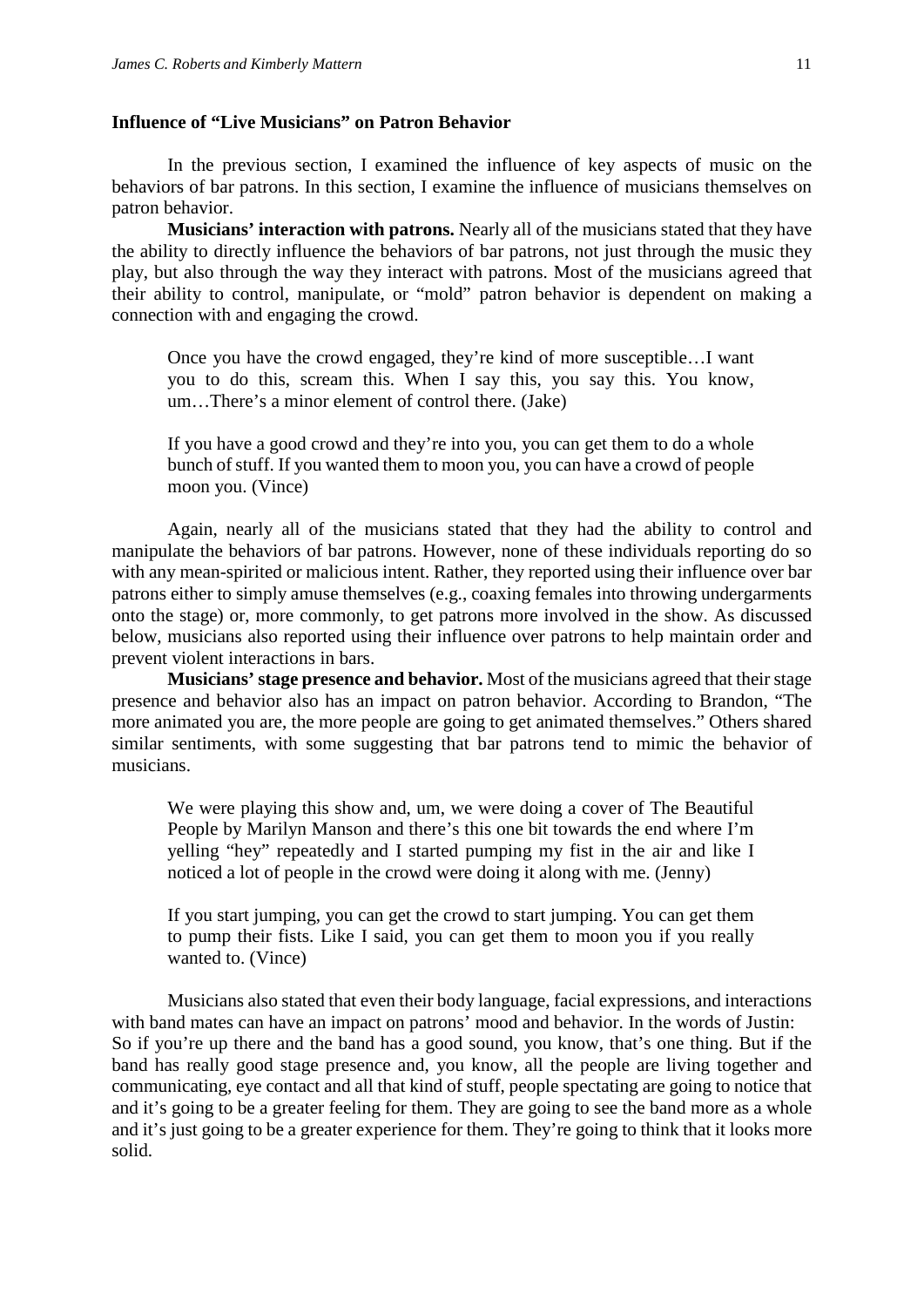**Musicians' physical appearance.** While none of the musicians suggested that their physical appearance or attire contributes to problems in bars or among bar patrons, most agreed that their appearance does in fact impact patrons' perception of the band and may determine how involved patrons become in the performance. According to Ed, "If you're looking dumpy, you know, then they're not even paying attention, you know, you…You have to earn that from them." Other musicians shared similar sentiments:

It's definitely a big thing (maintaining a good appearance). If you look like four guys that you went to school with sitting up there, it's just four guys in a t-shirt. It's not exciting. And when you're up there and they look interesting, and they look like they should be, you know what I mean, they look like rock stars. You try to look like a rock star. (Vince)

When we started playing, um, we'd actually take our guitar player shopping...If we don't tell him what to wear, he'll show up in a pair of jeans and like a polo shirt. He doesn't look like he belongs with us in the band, you know. (Jake)

Jim was one of several musicians who seemed turned off by the idea of having to dress up in order to fit the rock star image. However, his words lend support to the proposition that musicians' physical appearance and attire do in fact have an impact on patron behavior when he states:

We don't really, you know, sit up saying what we're gonna wear, you know. But, um, do other bands? Um, yeah. I think we have all seen those who look (good) and do stuff up there on the stage and they're terrible musicians. And, you know, the crowd is packed, the girls are going crazy. They're not even paying attention to anything they're singing.

#### **Preventing Problems in Bars**

As mentioned, most of the musicians reported using their influence over bar patrons to help maintain order and prevent violent interactions within licensed drinking establishments. In this section, I revisit musicians' role as peacekeepers or guardians within barrooms. I also share musicians' thoughts on how barroom personnel, including bouncers, servers of alcohol, and owners and managers might do a better job of preventing such problems.

**Role of barroom personnel.** Not surprisingly, when asked about the prevention of disorder and aggression in bars, most of the musicians focused on the actions of bouncers, servers of alcohol, and bar managers and owners. Nearly all of the musicians complained about untrained, unprofessional, and abusive barroom security.

I've had shows where a guy's literally making gestures to other guys like he's going to cut their throat, um, where they would punch each other. Security would take them out, talk to them, let them back in, and the same shit would happen...At one point I grabbed the bouncer by the arm and I said, "Why do you keep letting these jerks back in? Like, you see what he's doing. He just keeps doing it."…I'm like, "He's wrecking the show for a lot of people and he's punching people in the face." I'm like, "What's the deal?" And sometimes they just don't care. (Matt)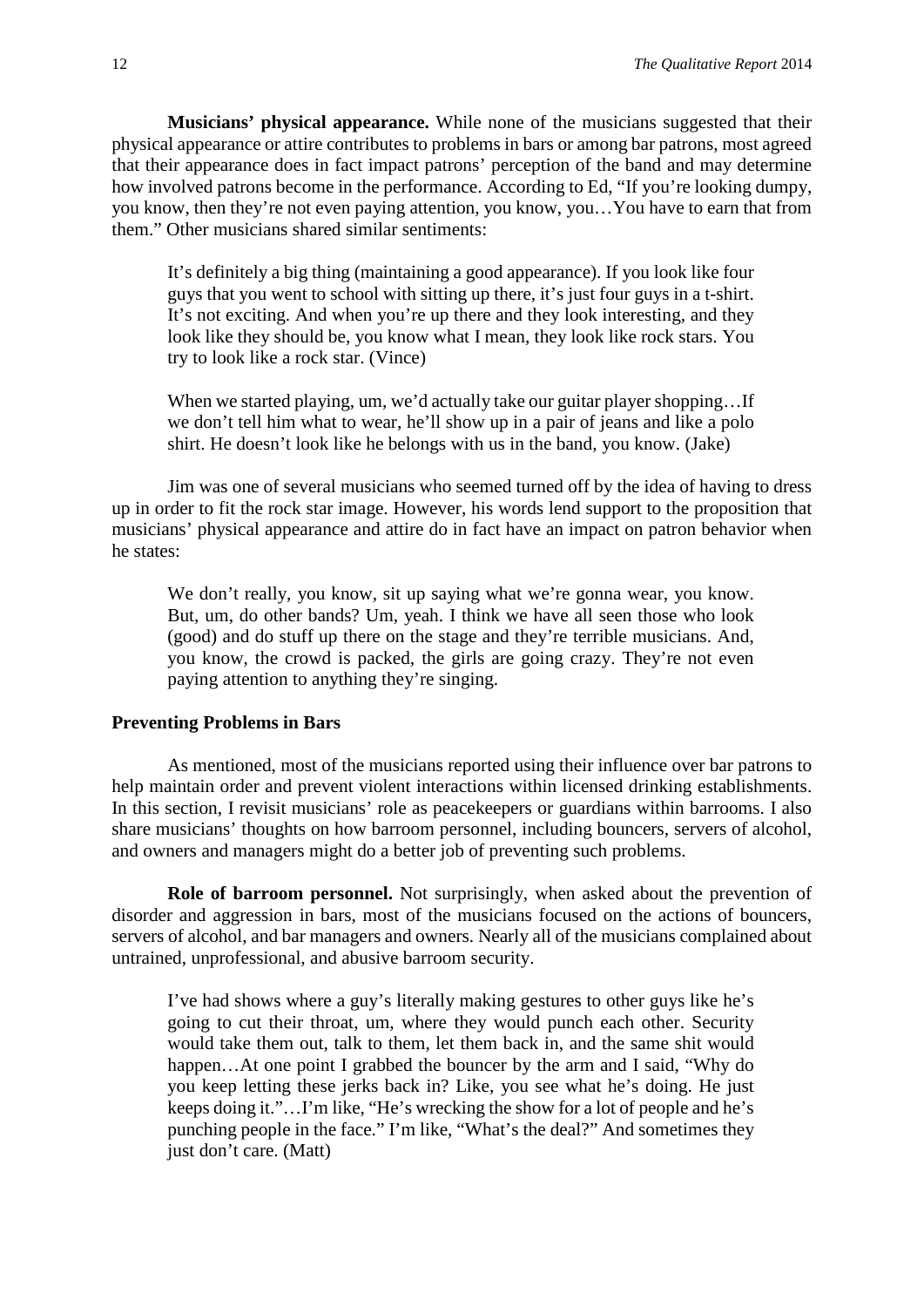If a bouncer is well trained and they know what they're doing, you can have a bar that's peaceful. A perfect example is the bar down the street. They have a team there. The guy collecting the money at the door is very congenial. Everybody's having a good time. And as soon as one little fight starts, there are three or four guys coming out of the crowd that you didn't even know were bouncers. You didn't even know they were there. There were hidden. And that's good bouncing. Not a bunch of guys standing around with their arms crossed, which is a factor at a lot of bars around here. They're all big muscle men and they're just waiting, which makes everyone have a bad time…Professional bouncers are the key to a happy bar. Unfortunately, a lot of bar owners will just hire their friends or people they meet in the gym that don't have any idea. They just want to intimidate. (Luke)

Musicians also criticized servers of alcohol for their willingness to serve bar patrons to the point of intoxication and beyond.

Basically, like, the main thing is level of intoxication. I know like there are actual laws that you can't serve them (bar patrons) a bazillion times…I mean, like few places are going to turn away business regardless, you know. (Jake)

I think first and foremost, basically, the person that is in charge of actually serving the drinks has to use common sense, you know, and realize that maybe that extra ten dollars is not going to be worth the problems that it's going to cause. (Craig)

Several musicians also suggested that managers and owners might help prevent problems in bars by maintaining and enforcing rules of conduct, not just for bouncers and servers of alcohol, but also for bar patrons in regards to activities like moshing. In the words of Mike:

If a bar doesn't want mosh pitting, then put a sign up. People are going to obey. Like, nobody wants to get thrown out…A lot of girls get knocked around. And plus, if someone spills a beer, the floor is so slippery. We had a friend fall and cut his knee open. He's actually a singer from another band and he hurt himself at one of our shows. Put a sign up that says no mosh pitting.

**Role of musicians.** In addition to being mindful of the selection and arrangement of songs in their set lists, musicians stated that they might help prevent disorder and aggression in bars by doing such things as stopping the music to bring attention to violent altercations, alerting bar personnel to violent altercations over the sound system, and openly discouraging aggressive behavior.

If you see something really wrong going on, if you're human, interject. You have a power there. Say, "Hey asshole, stop!" That's all you have to say through the microphone. Call out a person in front of a room full of people, like, "Everyone look at this asshole. He's causing problems." Put the light on him. He's going to slink away, you know. You have power. And almost, you have a responsibility. And from a business perspective, it really brings your stock up. Club owners are going to look at you and say, "I like the way these guys are operating. Let's bring them back." (Pete)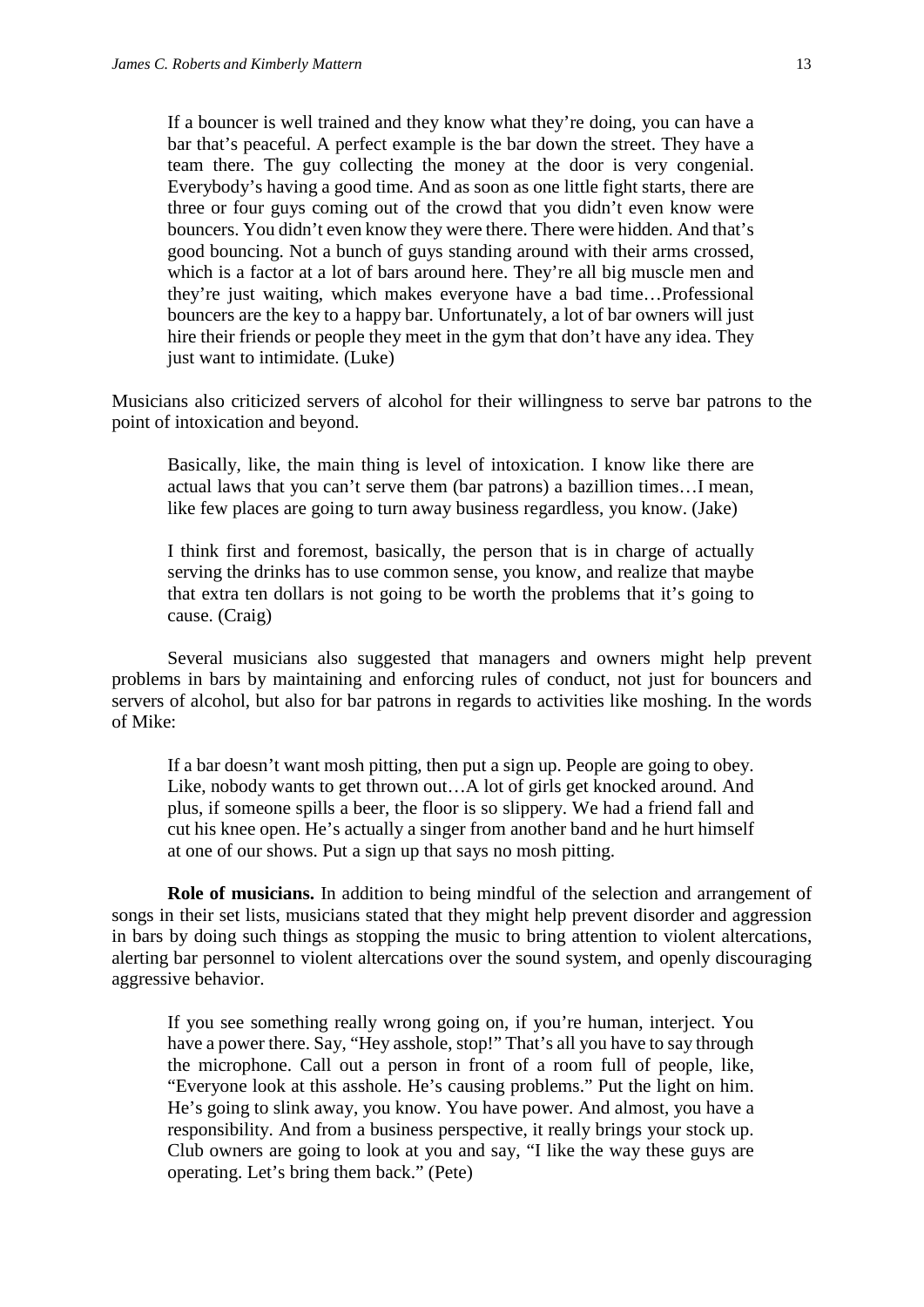The first thing is to stop the band. Automatically stop the band and announce it if there is anyone in the crowd, people in the crowd that serve as bouncers or security…The next is kind of ridiculing the violence and saying, "Is this how you really want to spend your fucking night, or do you want to spend it out here have a good time with us?" You know, get people pulled back in having the idea of just having a good time and away from the possibility of getting angry…And like I said, you can't really tell whether you're part of the, potentially part of the problem, because it could be, it could be part of the music. It could be, but the bottom line is you're there to entertain. You're also there, in a way, to manage the crowd, and at that point that's your job just to calm this down and get it over with so you can get on with your job and the bar can get on with their business. (Brandon)

While most of the musicians stated that they felt a responsibility to help maintain order and prevent problems within bars when possible, several musicians expressed concern about coming off as being too authoritarian, which they felt might alienate some patrons. In the words of Mike:

I think the one reason people go see bands is that they don't want people telling them what to do…Like I went to see this band and they were like, "Can you stop mosh pitting and be careful?" Like nobody wants to hear that. And almost half the people left, because, you know, you don't want your mom at the show with you.

It is important to note that most of the musicians appeared particularly excited to discuss their role as peacekeepers or guardians within barrooms. It was obvious that few of them had previously spent much time considering their role within these establishments beyond that of entertainers. Furthermore, while most of the musicians stated that they could in fact help quell disorder in bars if asked, few reported ever being called upon by bar managers or owners to serve in this capacity. The failure of bar managers and owners to involve musicians in efforts to prevent problems in bars is likely due to their own reluctance or inability to see them as anything but entertainers.

#### **Discussion**

As mentioned, the present study was an attempt to better understand the relationship between music and aggression in bars and, in particular, the influence of live musicians and the music they play on the behaviors of bar patrons. This study is particularly important considering that much of the available research on music and aggression in bars has focused on DJs rather than live musicians. Not only do findings from this study lend support to findings from past research on music and barroom aggression, but they also shed light on aspects of the relationship between music and aggression in bars that should be considered for inclusion in future research.

In the first theme extracted from the interviews, Live Musicians and the Barroom Environment, I looked at musicians' role within bars, their ability to set the tone within these establishments, and the importance of developing a rapport with bar patrons. It was clear that musicians saw themselves primarily as entertainers. It was only when I started asking questions about other functions that they might perform within bars, such assisting barroom personnel with the maintenance of order and prevention of aggression, that they began reflecting on their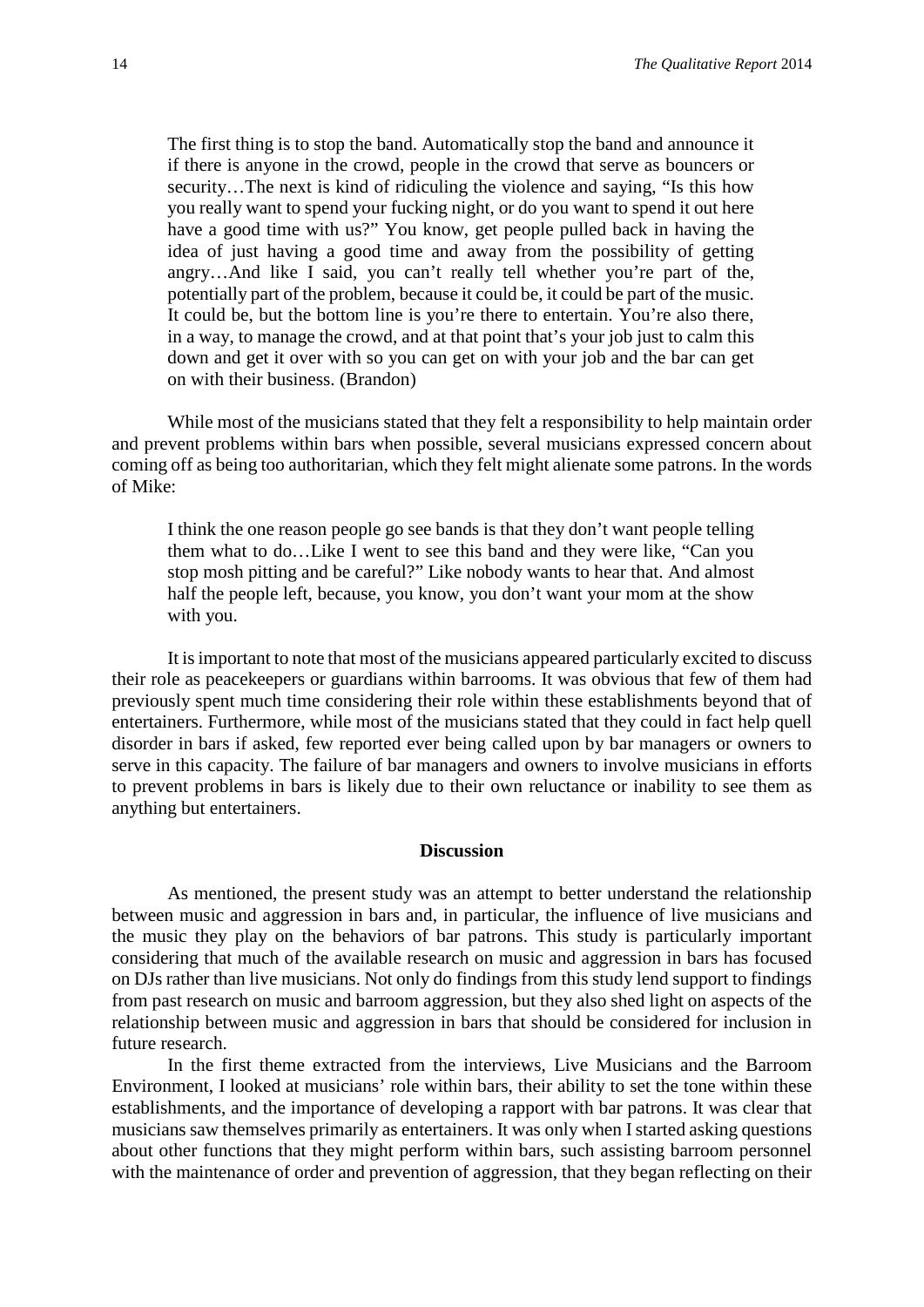role as peacekeepers or guardians. In considering their role within barrooms, musicians also stated that they and the music they play help set the tone within these establishments and that developing a positive rapport with bar patrons is essential to promoting a positive vibe. As mentioned, musicians like Pete made it a point to get off the stage and "press the flesh" between sets in an attempt to win over bar patrons and make them more engaged in the stage performance. Musicians agreed that developing a rapport with bar patrons is easier for cover bands that play music that patrons are familiar with and can sing along to. According to musicians in this study, not only does developing a positive rapport with bar patrons make it easier to manipulate the mood and tone within bars, but it also makes it easier to directly influence the behaviors of bar patrons.

In the second theme extracted from the interviews, Influence of "Live Music" on Patron Behavior, I examined how musicians manipulate the mood and behavior within bars through the music they play. In particular, I looked at the influence of music type, tempo, volume, and arrangement of songs on patron behavior. When asked about music type, several musicians implicated hard rock/heavy metal music as being particularly problematic, not just because of the emotions and behaviors that such music elicits, but also because of the type of patrons that it attracts. As discussed, Tomsen et al. (1991) state that "headbanger" bands observed in their study tended to draw aggressive style patrons to a venue. It is important to note, however, that instead of implicating a particular music style or genre, most of the musicians interviewed in the present study used words like hard, heavy, or aggressive to describe problematic music, with most agreeing that harder, more aggressive music elicits more problems in bars and among bar patrons than does softer, more mellow music. In discussing his research on DJs, Hadfield (2006) also identified "harder" music as being particularly problematic, stating, "extended sessions of 'harder' music styles were ill-advised," which brings up the issue of song selection and arrangement (p. 99).

As mentioned, Forsyth and Cloonan (2008) state that "real" DJs carefully arrange the music they play based on factors such as the time of night and the type and behavior of bar clientele. Findings from the present study suggest that the same is true for live musicians. Again, most reported that they carefully construct set lists based on how they believe patrons will respond to different songs, using more aggressive, higher tempo, and higher volume songs to get patrons energized, and softer, slower tempo, and lower volume songs to bring them back down. Musicians like Pete also warned against playing aggressive music by bands like Rage Against the Machine too early in the evening when patrons might be a little too excited or "amped up." He suggested waiting until later in the evening when playing such music might help revive a sluggish crowd, rather than pushing them to aggression as might be the case if the same songs were played when they already had plenty of energy to dance and jump around. Musicians in this study acknowledged that there is the fine line between "energizing" patrons and potentially pushing them over the edge, and that experienced musicians, much like DJs observed by Berkley (1997) and Hadfield (2006), have the ability to "read crowds" and control the energy within licensed drinking establishments.

In the third theme extracted from the interviews, Influence of "Live Musicians" on Patron Behavior, I examined how musicians manipulate the mood and behavior within bars through their interaction with patrons, their stage presence and behavior, and their physical appearance and attire. Musicians in this study reported having a great deal of control over the behaviors of bar patrons, with most stating that they could manipulate or mold patron behavior for the good or bad. Musicians reported manipulating patron behavior through the selection and arrangement of music, as well as through verbal commands issued through the microphone and over the sound system. Again, most of the musicians agreed that developing a rapport with bar patrons is critical not only to setting the tone within bars, but also to wielding control over bar patrons. Furthermore, musicians stated that experience gained through playing in bars aided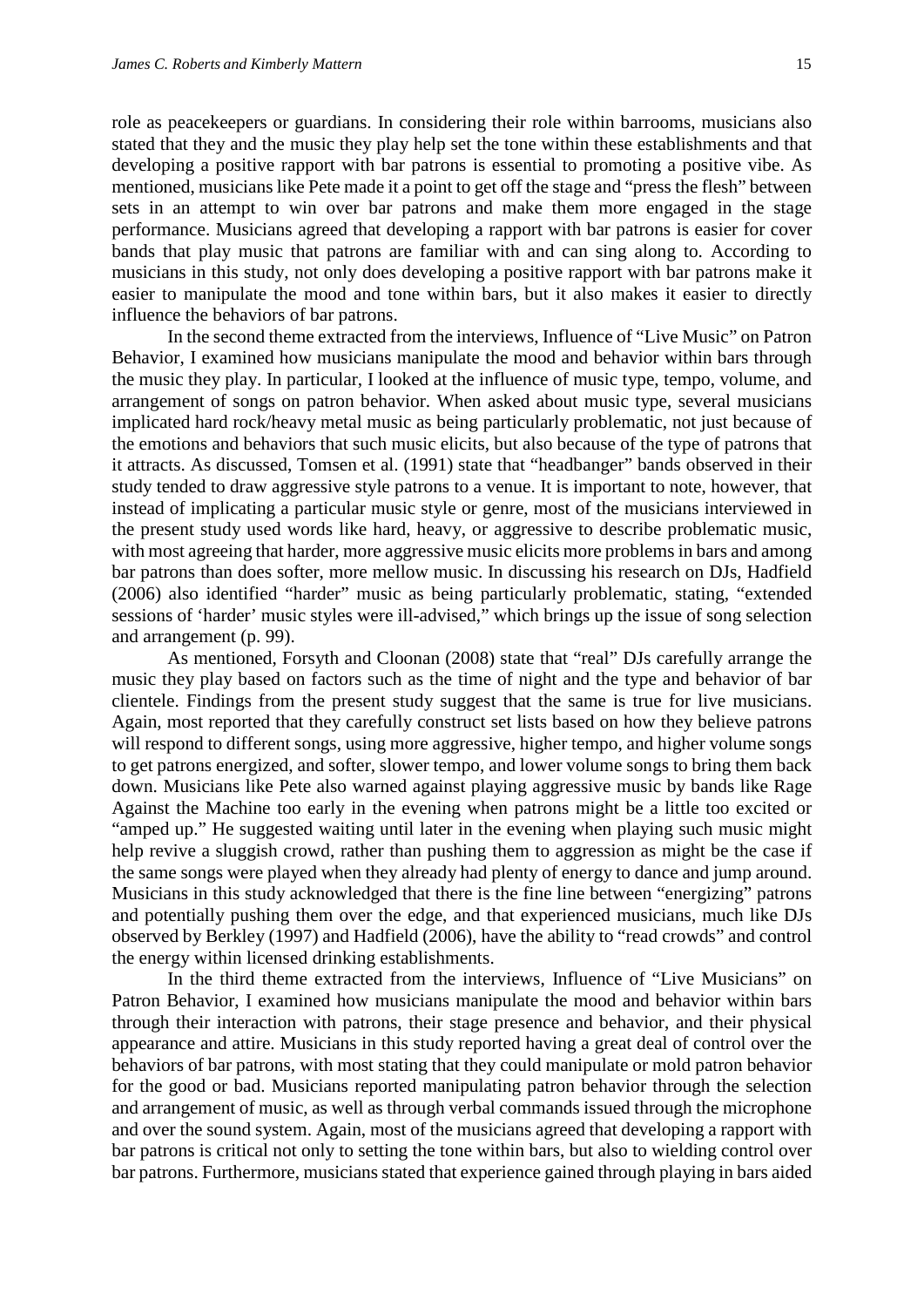to their ability to manipulate the behaviors of bar patrons, and that singers tended to have the most direct influence over patrons since they are usually the ones holding the microphone. Again, while nearly all of the musicians interviewed in this study stated that they had the ability to manipulate and control the behaviors of patrons, none reported doing so with any meanspirited or malicious intent.

Musicians in this study also believed that their stage presence and behavior, as well as their physical appearance and attire have an impact on patron behavior. In regards to stage presence and behavior, several musicians discussed the importance of being animated and maintaining energy throughout their performance, as a lethargic band will often produce a lethargic audience. Musicians stated that patrons also pick up on their body language, facial expressions, and interactions with band mates, and that any tension or discomfort displayed by musicians or between band mates can have a negative impact on patron response to their performance. Furthermore, several musicians mentioned the phenomenon of bar patrons mimicking their actions and movements on stage, such as patrons jumping up and down in response to musicians jumping up and down and patrons pumping their fists in response to musicians pumping their fists. This lends additional support to the proposition that musicians wield great control over the behaviors of bar patrons. Again, while none of the musicians suggested that their physical appearance or attire contributes to problems in bars or among bar patrons, most agreed that their appearance does in fact impact patrons' perception of the band and may determine how involved patrons become in the performance. According to musicians like Vince and Pete, if you want to engage patrons and have them take you seriously as a rock band, it is important to look the part. Again, musicians agreed that engaging and developing a rapport with bar patrons makes it easier to manipulate their mood and behavior. Undoubtedly, the most surprising finding to come out of this study was the extent to which live musicians reported being able to manipulate and control patron behavior through their selection and arrangement of songs, their stage presence, their physical appearance and attire, and the way they interact with patrons while on and away from the stage. Again, the present study is one of only a handful to specifically examine the influence of live bands and the music they play on the behaviors of bar patrons.

In the fourth and final theme extracted from the interviews, Preventing Problems in Bars, I examined musicians' thoughts about how barroom personnel might do a better job of preventing disorder and aggression in bars. I also explored musicians' role as peacekeepers or guardians within bars. As discussed, several musicians complained about untrained and unprofessional barroom personnel. Many blamed bouncers for provoking and escalating aggressive incidents in bars rather than functioning in a capacity that controls or prevents such incidents, a problem that has been noted by numerous barroom researchers (Graham, Bernards, Osgood, Homel, & Purcell, 2005; Graham, Jelley, & Purcell, 2005; Graham & Wells, 2003; Lister, Hadfield, Hobbs, & Winlow, 2001; Roberts, 2009; Wells, Graham, & West, 1998). Musicians also criticized servers of alcohol for their willingness to serve patrons to the point of intoxication and beyond, which is yet another problem that has been noted by barroom researchers (Nusbaumer & Reiling, 2002; Roberts, 2010; Toomey, Wagenaar, Erickson, Fletcher, Patrek, & Lenk, 2004).

As mentioned, most of the musicians appeared particularly excited to discuss their role as peacekeepers or guardians within barrooms. Again, it was obvious that few of them had previously spent much time considering their role within barrooms beyond that of entertainers. In addition to being mindful of the selection and arrangement of songs in their set lists, musicians suggested that they might help prevent disorder and aggression in bars by stopping the music to bring attention to violent altercations, alerting barroom personnel to violent altercations over the sound system, and openly discouraging aggressive behavior. While Hadfield (2006) and others state that some bars have begun to involve DJs in initiatives aimed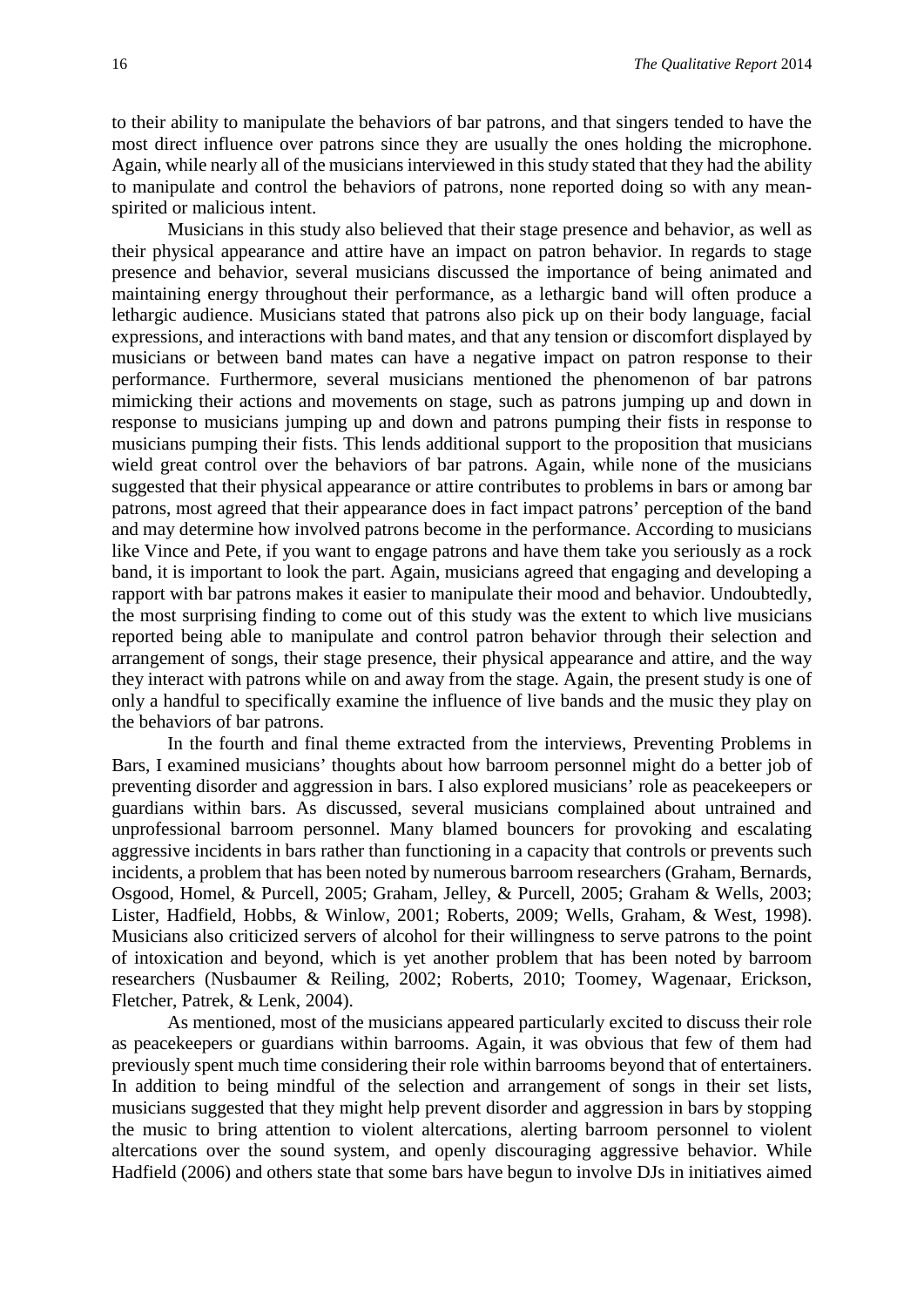at preventing disorder and aggression in bars, findings from the present study clearly indicate a need to also involve live musicians in such efforts. It was surprising how few of the musicians interviewed in the present study reported previously considering their role as peacekeepers within bars or ever being called upon by bar managers or owners to act in this capacity. Again, the failure of bar managers and owners to involve musicians in initiatives aimed at preventing problems in bars is likely due to their own reluctance or inability to see them as anything but entertainers. Changing this perception of musicians may be an important step forwards in the creation of safer barrooms.

While musicians and DJs are both in positions to help maintain order and prevent aggression in bars, it is important to keep in mind, as evidenced from conversations with musicians in this study, that they are also capable of exacerbating problems in bars. Forsyth and Cloonan (2008) describe musical entertainment in bars as a "double-edged sword" in that it has the potential to both increase and reduce the risk of disorder and aggression. Just as there are training programs for bouncers and servers of alcohol, DJs and musicians would likely benefit from a training program that teaches them how to perform their functions as musical entertainers more effectively and responsibly. For instance, younger DJs and musicians may be less attuned to things such as "reading the crowd" and the gauging the energy level of bar patrons. Less experienced entertainers may also put less thought into their selection and arrangement of songs. Musicians and DJs should also be trained how to best respond to disorder and aggression when it occurs, which may include altering barroom security to problems over sound systems or via "panic buttons," as observed by Hadfield (2006), or by taking matters into their own hands and stopping the music or issuing commands directly to troublemakers or patrons in the vicinity of these individuals. Insights from studies that examine the impact of DJs and live musicians on the behaviors of bar patrons should be used as a starting point in the creation of such programs.

It is important to note that the training of DJs and musicians will require bar managers and owners who truly care about the welfare of bar patrons, which, according to researchers like Homel and Clark (1994), is not always the case. Just as with training programs for bouncers and servers of alcohol, some bar owners and managers may encourage DJs and musicians to participate in a training program specific to their role within barrooms, if such a program actually existed, just to look like they are doing something, possibly for insurance purposes or protection from potential lawsuits. Nevertheless, bar owners and managers are in a position to substantially impact and possibly reduce aggression in bars by holding bar staff, including DJs and live musicians, accountable for their actions. As mentioned, musicians in this study also blamed bar owners and managers for the bad behaviors of bouncers and servers of alcohol. According to Graham et al. (2006), "setting and maintaining higher standards of behaviors, including reducing rowdy behavior, may be an effective strategy for reducing the incidence but also the severity of aggression" (p. 1577). Musicians interviewed in the present study suggested that bar managers and owners might also reduce problems in bars by maintaining and enforcing rules of conduct for bar patrons in regards to activities like moshing, which has also been linked to aggression in barrooms (Graham & Wells, 2001; Graham, West, & Wells, 2000).

The present study was not without its limitations, most notably, the small number of musicians included in the interviews. The sample was also quite homogenous, as all of the participants were non-Hispanic Whites, most were male, most were in their late twenties and early thirties, all were members of cover bands as opposed to bands that play all original music, and all played in bands whose music they categorized as a combination of rock, alternative, and heavy metal. Studies that examine a more diverse grouping of musicians and music styles may hold important insights into the relationship between music and aggression in bars.

Because this study was exploratory and meant as a starting point for understanding the influence of live musicians and the music they play on the behaviors of bar patrons, a larger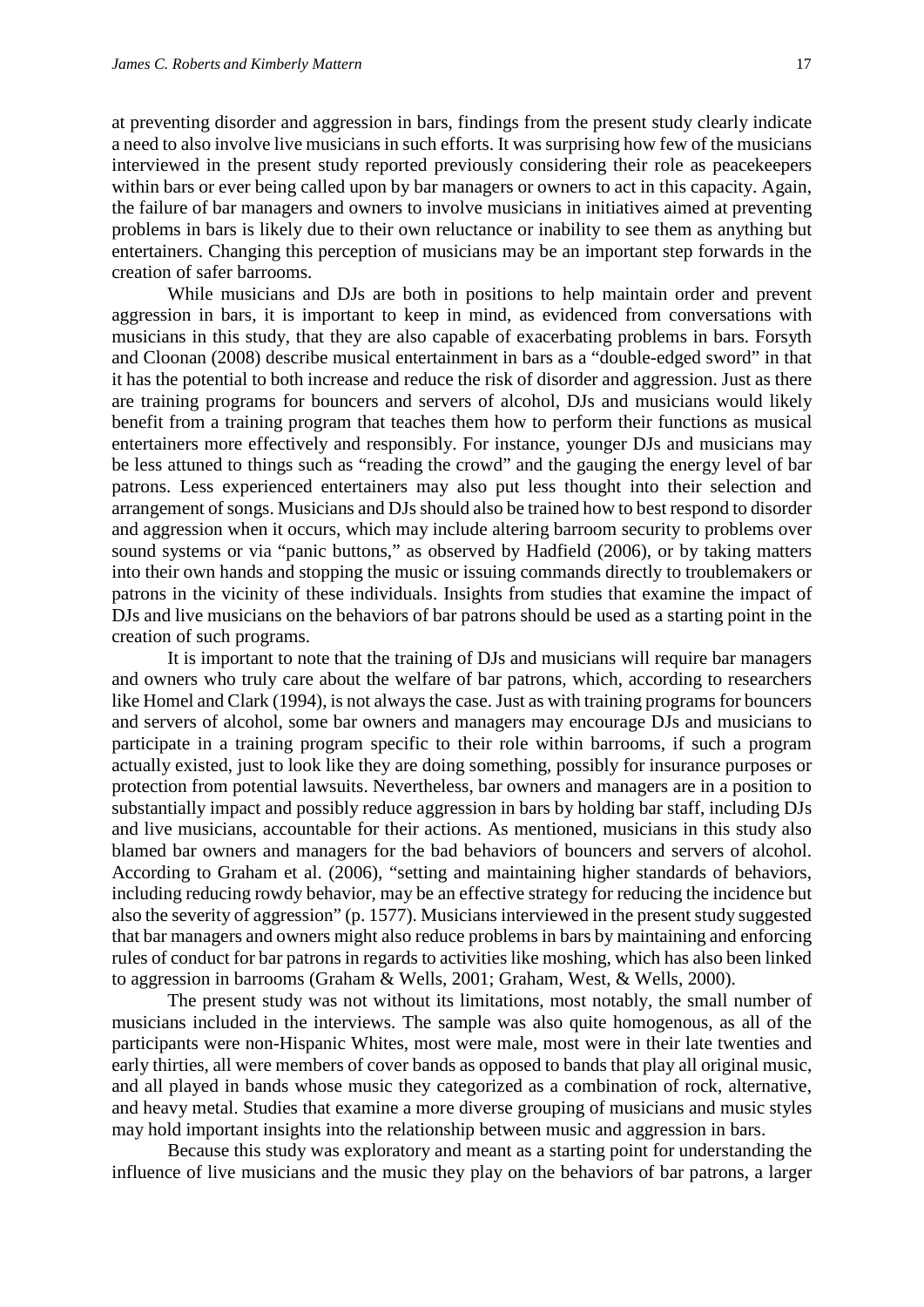qualitative study is certainly warranted. In addition to exploring a larger, more diverse grouping of musicians and music styles, future researchers may consider utilizing additional research methodologies. For example, systematic observations of interactions between live musicians and bar patrons may help substantiate musicians' claims that they wield great power over patron behavior. Researchers may also consider training musicians in some of the potentially peacekeeping or preventative actions identified by interviewees in the present study (i.e., stopping music, discouraging certain behavior over sound systems, etc.) and testing whether these actions do in fact help restore order in bars.

Future researchers may also want to take a closer look at the issue of moshing in bars, as it is still unclear whether certain music contributes to aggressive dancing, or whether certain bands that play certain types of music attract individuals who are looking to express themselves in an aggressive manner. Related to the issue of dancing, a growing number of studies have identified dance floors as "hotspots" for violent altercations in bars (Graham, Bernards, Osgood, & Wells, 2012; Graham et al., 2000; Macintyre & Homel, 1997). Findings from these studies suggest that aggression on dance floors is due in large part to crowding, problems with pedestrian flows that cause unintentional bumping and pushing, and aggressive dancing, which also contributes to both intentional and unintentional bumping and pushing. Based on findings from the present study, researchers may want to take a closer look at the influence of music and musical entertainment on aggression occurring in bars and on dance floors. Finally, future research is needed that examines how, if at all, live musicians and DJs differ in terms of their influence on the behaviors of bar patrons. While musicians interviewed in this study were largely dismissive of DJs, with some describing them as talentless song shufflers with no real influence over the behaviors of bar patrons, it may be that these two groups are more alike than some would like to admit, both in terms their ability to create and quell problems in barrooms.

#### **References**

- Ballard, M. E., & Coates, S. (1995). The immediate effects of homicidal, suicidal, and nonviolent heavy metal and rap songs on the moods of college students. *Youth & Society, 27,* 148-168.
- Barongan, C., & Hall, G. C. N. (1995). The influence of misogynous rap music on sexual aggression against women. *Psychology of Women Quarterly, 19,* 195-207.
- Berkley, B. J. (1997). Preventing customer altercations in nightclubs. *Cornell Hotel and Restaurant Administration Quarterly, 38,* 82-94.
- Boeije, H. (2002). A purposeful approach to the constant comparative method in the analyses of qualitative interviews. *Quality & Quantity, 36,* 391-409.
- Bright, R. (1986). The use of music therapy and activities with demented patients who are deemed "difficult to manage". *Clinical Gerontologist, 6,* 131-144.
- Bruner, G. C. (1990). Music, mood, and marketing. *Journal of Marketing, 54,* 94-104.
- Caldwell, C., & Hibbert, S. (1999). Play that one again: The effect of music tempo on consumer behaviors in a restaurant. *European Advances in Consumer Research, 4*, 58-62.
- Caspy, T., Peleg, E., Schlam, D., & Goldberg, J. (1988). Sedative and simulative music effects: Differential effects on performance impairment following frustration. *Motivation and Emotion, 12,* 123-138.
- Chen, M. J., Miller, B. A., Grube, J. W., & Waiters, E. D. (2006). Music, substance use, and aggression. *Journal of Studies on Alcohol, 67,* 373-381.
- Forsyth, A., & Cloonan, M. (2008). Alco-pop? The use of popular music in Glasgow pubs. *Popular Music and Society, 31,* 57-78.
- Gowensmith, W. N., & Bloom, L. J. (1997). Effects of heavy metal music on arousal and anger. *Journal of Music Therapy, 34,* 33-45.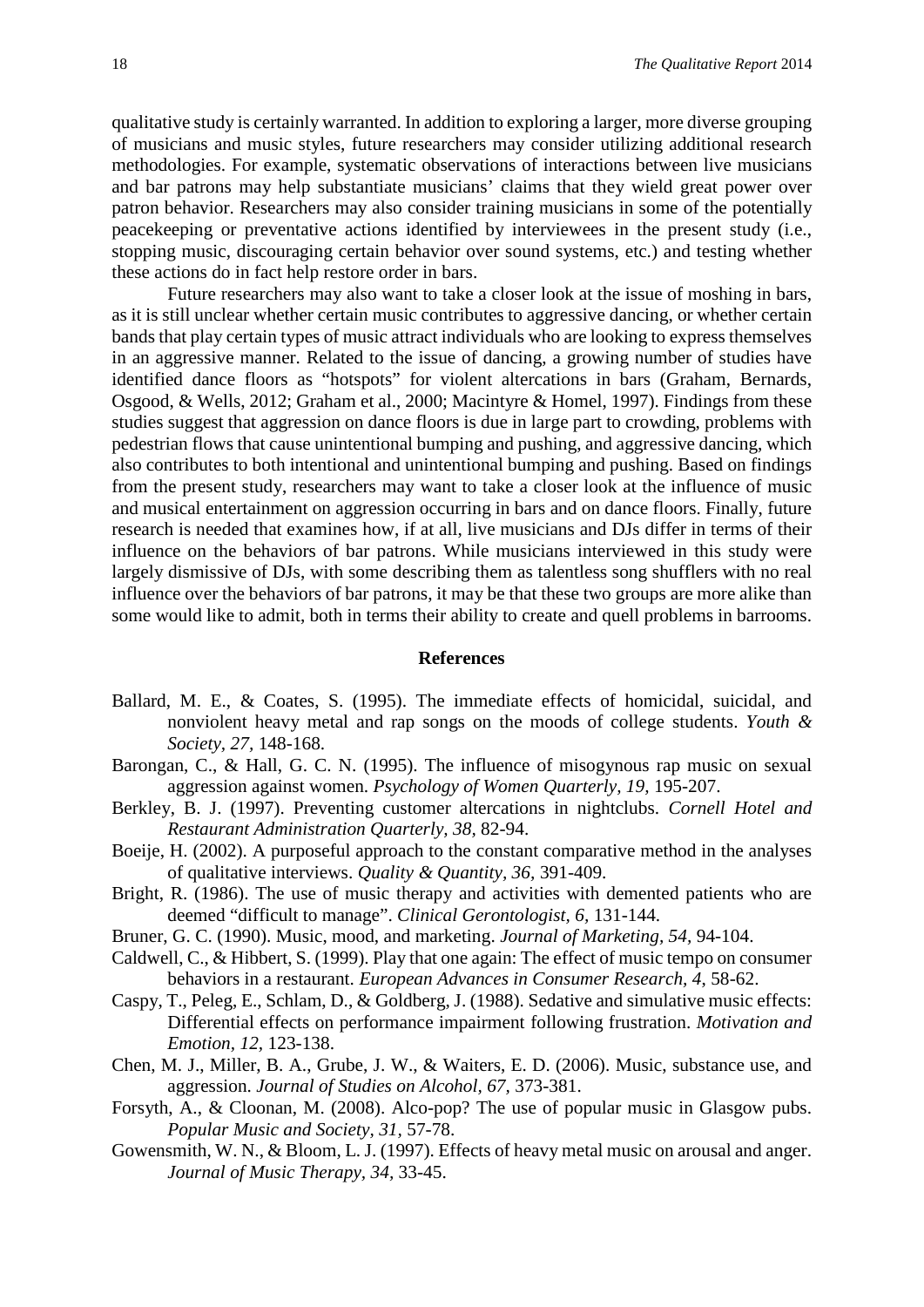- Graham, K., Bernards, S., Osgood, D. W., Homel, R., & Purcell, J. (2005). Guardians and handlers: The role of bar staff in preventing and managing aggression. *Addiction, 100,* 755-766.
- Graham, K., Bernards, D., Osgood, D. W., & Wells, S. (2006). Bad nights or bad bars? Multilevel analysis of environmental predictors of aggression in late-night large-capacity bars and clubs. *Addiction, 101,* 1569-1580.
- Graham, K., Bernards, D., Osgood, D. W., & Wells, S. (2012). 'Hotspots' for aggression in licensed drinking venues. *Drug and Alcohol Review, 31,* 377-384.
- Graham, K., Jelley, J., & Purcell, J. (2005). Training bar staff in preventing and managing aggression in licensed premises. *Journal of Substance Use, 10,* 48-61.
- Graham, K., La Rocque, L., Yetman, R., Ross, T. J., & Guistra, E. (1980). Aggression and barroom environments. *Journal of Studies on Alcohol, 41,* 277-292.
- Graham, K., Osgood, D. W., Zibrowski, E., Purcell, J., Gliksman, L., Leonard, K., et al. (2004). The effect of the *Safer Bars* programme on physical aggression in bars: Results of a randomized controlled trial. *Drug and Alcohol Review, 23,* 31-41.
- Graham, K., & Wells, S. (2001). Aggression among young adults in the social context of the bar. *Addiction Research & Theory, 9,* 193-219.
- Graham, K., & Wells, S. (2003). 'Somebody's gonna get their head kicked in tonight!': Aggression among young males in bars–A question of values? *British Journal of Criminology, 43,* 546-644.
- Graham, K., West, P., & Wells, S. (2000). Evaluating theories of alcohol-related aggression using observations of young adults in bars. *Addiction, 95,* 847-863.
- Green, J., & Plant, M. A. (2007). Bad bars: A review of risk factors. *Journal of Substance Use, 12,* 157-189.
- Gueguen, N., Jacob, C., Le Guellec, H. (2004). Sound level of background music and alcohol consumption: An empirical evaluation. *Perceptual and Motor Skills, 99,* 34-38.
- Gueguen, N., Jacob, C., Le Guellec, H., Morineau, T., & Lourel, M. (2008). Sound level of environmental music and drinking behavior: A field experiment with beer drinkers. *Alcoholism: Clinical and Experimental Research, 32,* 1795-1798.
- Hadfield, P. (2006). *Bar wars: Contesting the night in contemporary British cities.* New York, NY: Oxford University Press.
- Homel, R., & Clark, J. (1994). The prediction and prevention of violence in pubs and clubs. *Crime Prevention Studies, 3,* 1-46.
- Homel, R., & Tomsen, S. (1993). Hot spots for violence: The environment of pubs and clubs. In H. Strang, & S. Gerull (Eds.), *Homicide: Patterns, prevention and control* (pp. 53- 66). Canberra: Australian Institute of Criminology.
- Homel, R., Tomsen, S., & Thommeny, J. (1992). Public drinking and violence: Not just an alcohol problem. *The Journal of Drug Issues, 22,* 679-697.
- Kellaris, J. J., & Rice, R. C. (1993). The influence of tempo, loudness, and gender of listener on responses to music. *Psychology & Marketing, 10,* 15-29.
- Knibbe, R. A., Van De Goor, I., & Drop, M. J. (1993). Contextual influences on young people's drinking rates in public drinking places: An observational study. *Addiction Research, 1,* 269-278.
- Kvale, S. (1996). *Interviews: An introduction to qualitative research interviewing.* Thousand Oaks, CA: Sage.
- Lang, E., Stockwell, T., Rydon, P., & Lockwood, A. (1995). Drinking settings and problems of intoxication. *Addiction Research, 3,* 141-149.
- Leonard, K. E., Quigley, B. M., & Collins, R. L. (2003). Drinking, personality, and bar environmental characteristics as predictors of involvement in barroom aggression. *Addictive Behaviors, 28,* 1681-1700.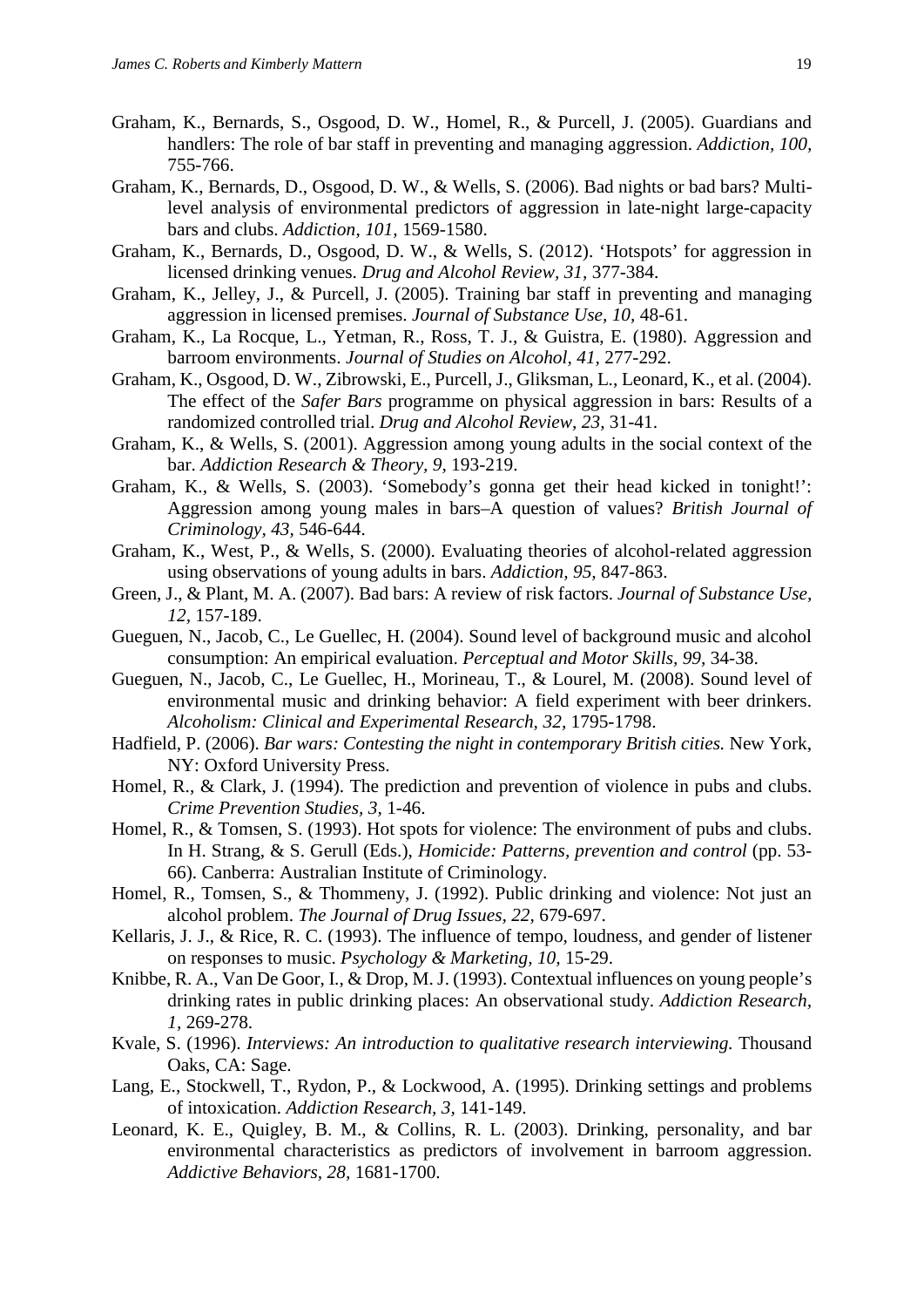- Lin, C. H., & Wu, S. C. (2006). Influence of audio effects on consumption emotion and temporal perception. *Journal of American Academy of Business, 10,* 174-178.
- Lister, S., Hadfield, P., Hobbs, D., & Winlow, S. (2001). Accounting for bouncers: Occupational licensing as a mechanism for regulation. *Criminal Justice, 1,* 363-384.
- Macintyre, S., & Homel, R. (1997). Danger on the dance floor: A study of interior design, crowding and aggression in nightclubs. In R. Homel (Ed.), Policing for prevention: Reducing crime, public intoxication and injury (pp. 91-113). Monsey, NY: Criminal Justice Press.
- Maxfield, M. G., & Babbie, E. (2001). *Research methods for criminal justice and criminology.* Belmont, CA: Wadsworth.
- McElrea, H., & Standing, L. (1992). Fast music causes fast drinking. *Perceptual and Motor Skills, 75,* 362.
- Mezzano, J., & Prueter, B. A. (1974). Background music and counseling interaction. *Journal of Counseling Psychology, 21,* 84-86.
- Milliman, R. E. (1986). The influence of background music on the behavior of restaurant patrons. *Journal of Consumer Research, 13,* 286-289.
- Montello, L., & Coons, E. E. (1998). Effects of active versus passive group music therapy on preadolescents with emotional, learning, and behavioral disorders. *Journal of Music Therapy, 35,* 49-67.
- North, A. C, Hargreaves, D. J., McKendrick, J. (1999). The influence of in-store music on wine selections. *Journal of Applied Psychology, 84,* 271-276.
- Nusbaumer, M. R., & Reiling, D. M. (2002). Environmental influences on alcohol consumption practices of alcoholic beverage servers. *The American Journal of Drug and Alcohol Abuse, 28,* 733-742.
- Patton, M. Q. (2002). *Qualitative research and evaluation methods* (3<sup>rd</sup> ed.). Thousand Oaks, CA: Sage.
- Prueter, B. A., & Mezzano, J. (1973). Effects of background music upon initial counseling interaction. *Journal of Music Therapy, 10,* 205-212.
- Purcell, J., & Graham, K. (2005). A typology of Toronto nightclubs at the turn of the millennium. *Contemporary Drug Problems, 32,* 131-167.
- Quigley, B. M., Leonard, K. E., & Collins, R. L. (2003). Characteristics of violent bars and bar patrons. *Journal of Studies on Alcohol, 64,* 765-772.
- Roberts, J. C. (1998). *Alcohol-related aggression in the barroom environment: A study of drinking establishments at the Jersey Shore* (Unpublished master's thesis). Rutgers University School of Criminal Justice, Newark, New Jersey.
- Roberts, J. C. (2009). Bouncers and barroom aggression: A review of the research. *Aggression and Violent Behavior, 14,* 59-68.
- Roberts, J. C. (2010). Accessories to the crime: "Secondary servers" and alcohol sales to obviously intoxicated barroom patrons. *Journal of Current Issues in Crime, Law and Law Enforcement, 2,* 91-113.
- Sidorenko, V. N. (2000). Effects of medical resonance therapy music in the complex treatment of epileptic patients. *Integrative Physiological & Behavioral Science, 35,* 212-217.
- Skinner, H., Moss, G., & Parfitt, S. (2005). Nightclubs and bars: What do customers really want? *International Journal of Hospitality Management, 17,* 114-124.
- Stockwell, T., Lang, E., & Rydon, P. (1993). High risk drinking settings: The association of serving and promotional practices with harmful drinking. *Addiction, 88,* 1519-1526.
- Stratton, V., & Zalanowski, A. (1984). The effect of background music on verbal interaction in groups. *Journal of Music Therapy, 21,* 12-26.
- Sullivan, M. (2002). The impact of pitch, volume and tempo on the atmospheric effects of music. *International Journal of Retail & Distribution Management, 30, 323-330.*